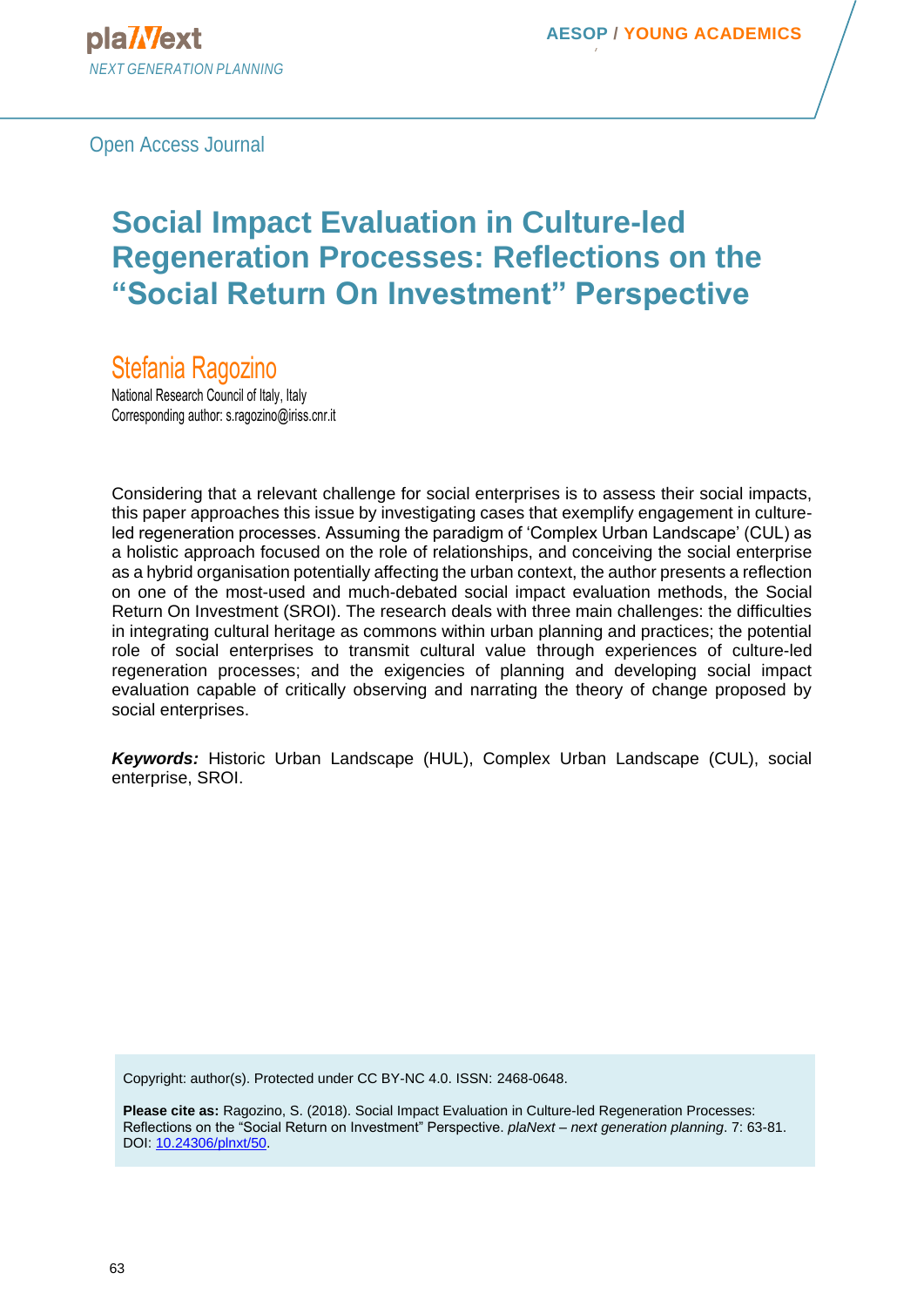#### Open Access Journal

#### **Introduction**

Considering the request of the United Nations Educational, Scientific and Cultural Organization (UNESCO) to make operative the Historic Urban Landscape Approach, Ragozino (2016) has identified and analysed tools focusing on its social and economic dimensions. The model of social enterprise, here intended as an enterprise addressing social issues, has been identified as an effective socio-economic tool in support of the regeneration of the urban landscape coherently with UNESCO objectives, principally thanks to its capacity to construct new relationships among people as well as between people and the urban landscape. This paper aims to observe social enterprises embedded in culture-led regeneration processes by proposing a reflection on the Social Return On Investment (SROI), an evaluation method coming from financial field to assess social outcomes.

In the scientific literature, 'culture-led regeneration' is understood as a process through which culture is seen as the main catalyst and engine of regeneration, and functions to provide a new basis for integrating economic, social and environmental issues, addressing key planning problems in diverse ways, and involving the local community in generating substantial changes through shared solutions (Evans & Shaw, 2004; Hudec & Džupka, 2016; Pendlebury, 2002; Tavano Blessi *et al*., 2012). Interesting examples of such experiences include those of Temple Bar (Dublin, UK), the former Victoria Street Market (Belfast, UK), Liverpool (UK) as European Capital of Culture, the Saint Michel District (Montreal, Canada), and the regeneration of the historic centres of Genoa and Bologna (IT).

To deepen these scopes, it could be useful to clarify how the concept of cultural heritage has evolved from different points of view since 1970s to the present. From an objective logic of designation, the term 'cultural heritage' has taken on a subjective logic of appropriation that includes the dimension of 'common heritage', as presented in the Charter of Venice (ICOMOS, 1964; Smith, 2006; Tweed & Sutherland, 2007; Vecco, 2010). The cultural heritage discourse has included not only the physical consistency of the heritage but also that of intangible heritage – also called 'lived cultural heritage' – which refers to oral traditions and expressions; performing arts; social practices, rituals and festive events; knowledge and practices concerning nature and the universe; and traditional craftsmanship (UNESCO, 2003). In this way, 'the generic concept of culture embraces what any given society has (material possessions and objects), thinks (traditions and beliefs) and does (behavioural patterns including recreations), together with how it relates to and interacts with its natural and manmade environment' (Rodwell, 2018, p. 193). This new inclusiveness has made it possible to focus attention on the interrelationships between heritage, identity and belonging – and to begin speaking about identification, acknowledgement and protection of heritage as a human need (Harrison, 2010; Sykes & Ludwig, 2015).

All these new trends have moved the object of protection from the traditional monument to the city and the territory in a new holistic vision encompassing economic, technical, environmental, social, geographic, aesthetic, urban and natural aspects (Veldpaus & Pereira Roders, 2014; Rey Pérez & González Martínez, 2018). These changes have implied a new assumption of urban heritage as 'landscape' in which 'meaning is created through interactions between individuals and objects and is heavily influenced by cultural background', and that 'different meanings come from different groups of people […that are seen] as important in the future growth of towns and cities and so need to be considered part of sustainable development' (Tweed & Sutherland, 2007, pp. 64-65).

The challenge regards the practical application of this new paradigm in rational planning environments where the risk of commodification and marketisation can be dramatic,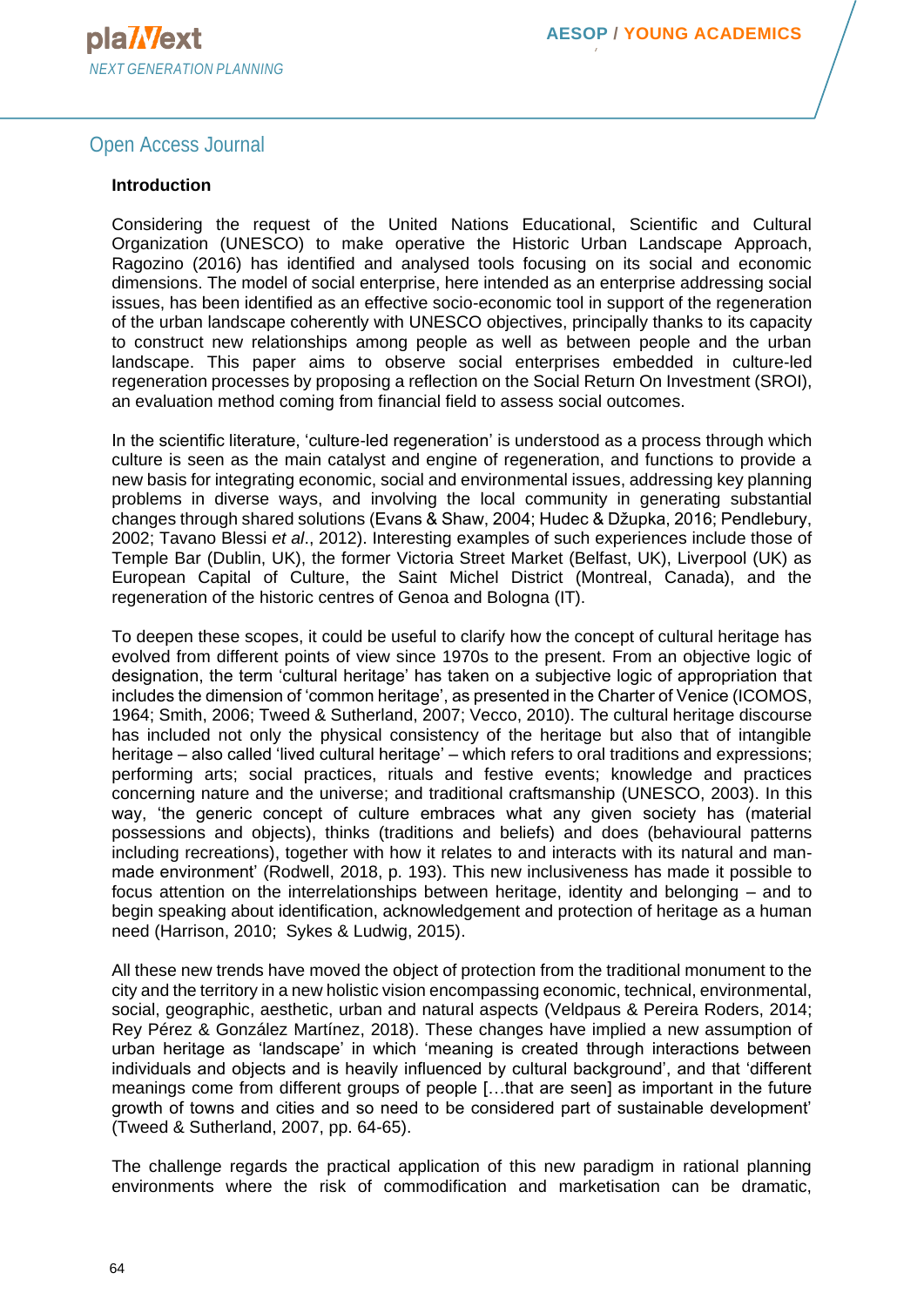#### Open Access Journal

significantly reducing the social utility of heritage, with the consequence that people are expelled from the neighbourhood where they live (García-Hernández *et al*., 2017; Sassen, 2014; Smith, 2002; Sykes & Ludwig, 2015).

Taken as a complex whole, these topics highlight the close relationships between the current trends of urbanization, the challenge of cultural heritage conservation and reuse, and current urban planning strategies. On the one hand, the approach to heritage conservation – gradually changing from mono-disciplinary to integrated – includes community engagement and the management of change at the city level (Ginzarly *et al*., 2019; Guzman *et al*., 2018; Rey Pérez & González Martínez, 2018). On the other hand, more and more political and urban agendas are focusing on cultural heritage as one of the pivotal core strategies for sustainable urban development (European Commision, 2014; Horizon 2020 Expert Group on Cultural Heritage, 2015; Potts, 2016; UNESCO, 2016a). Specifically, in 2011, UNESCO adopted the Recommendation on Historic Urban Landscape (HUL), conceived as a landscape approach to ensure the integration of cultural heritage policies and management concerns in the wider goals of sustainable urban development (Ginzarly *et al*., 2018; Rey Pérez & González Martínez, 2018). The HUL concept will be approached here in detail, taking into account the rich debate it has generated. To make it more operative for urban areas, this article assumes as paradigm the theory of Complex Urban Landscape (CUL) as a holistic approach for planning and development in complex urban contexts, aimed at focusing on intricate relationships (Fusco Girard, 2013, 2014; Angrisano *et al.*, 2016).

This systemic logic is functional to understanding how culture and spaces of culture can make the difference within urban regeneration processes. It also serves to address how the social entrepreneurial dimension can drive cultural value through its change theory. Taking into account that operatively it is very case specific, it is now a consolidated idea that culture can renew the image of a city and of its neighbourhoods, cement the pride and sense of belonging of its residents, attract investments and tourism, improve quality of life and social cohesion, create new jobs in the cultural and creative sectors, and so on (CHCFE Consortium, 2015; Ferilli *et al*., 2016).

Within these processes, social enterprises can play a role in finding an effective way to integrate social value creation into the achievement of economic stability or economic objectives, and the enhancement of social/cultural experience (Angrisano *et al*., 2016; Ragozino, 2016, 2019). As hybrid organisations, social enterprises span the boundaries of social and entrepreneurial dimensions by linking or mediating conflictual actors, actively engaging the local community, and changing urban and social priorities. To make this happen, they need long-term sustainable strategies that integrate top-down and bottom-up processes to connect institutions and citizens.

Coming to the crux of the matter, it is necessary to highlight that the evaluation of social outcomes – a challenge in itself – is closely linked to the previous two issues because ex-ante, in itinere, and ex-post operative assessments could genuinely support decision making in complex urban contexts (Cicerchia, 2015; Fusco Girard & Nijkamp, 1997; Harvey, 1989; Nijkamp *et al*., 1985). The emphasis on SROI derives from a wide theoretical and practical debate and focuses on the effectiveness of investments in social terms. This method permits deepening the theory of change of such initiatives through a proactive engagement of stakeholders in phases of mapping outcomes and construction of indicators. The proposal advanced represents a support tool for these two pivotal phases of the method, in which it is challenging to deal with the complexity of the changes in themselves and to link them to the urban context. It is a framework of analysis that serves as a support for identifying and constructing sets of impact indicators in order to give an accurate picture of the linkages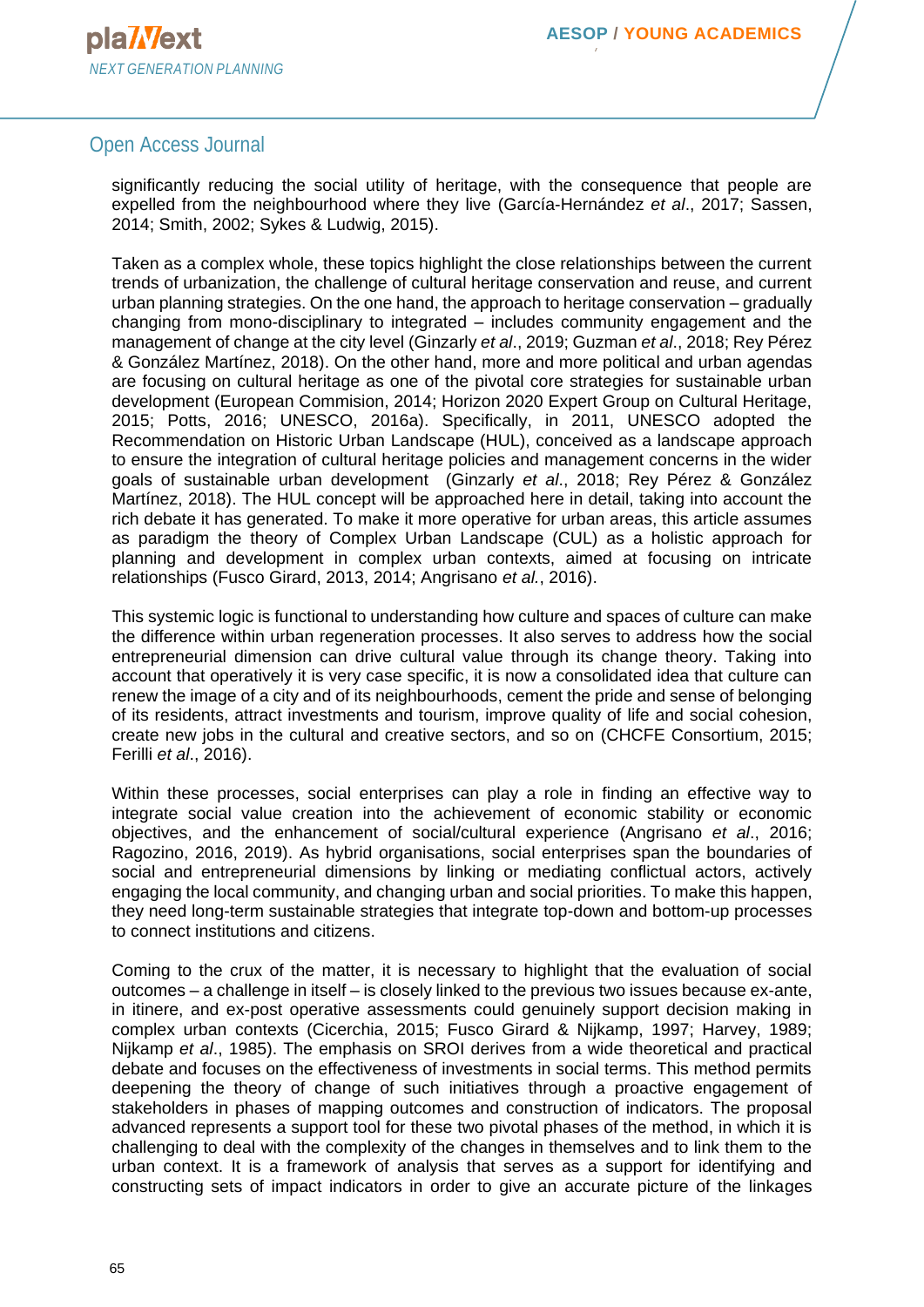# Open Access Journal

between the social enterprise initiative and the complex urban landscape approach.

The next sections explore the links between culture and urban planning with a specific focus on HUL and CUL, the role of social enterprise within culture-led regeneration processes, and the evaluation of its social impacts in complex urban contexts. A final discussion concludes the work.

#### **Landscape Approaches for Historic Areas**

Based on the principles of historic areas as defined in 1976, UNESCO presented the 'Recommendation on Historic Urban Landscape' in 2011 and published 'The HUL Guidebook' in 2016 (UNESCO, 2016b). HUL is defined as 'the result of a historic layering of cultural and natural values and attributes' also including 'social and cultural practices and values, economic processes and the intangible dimensions of heritage as related to diversity and identity' (UNESCO, 2011, p. 52). Specifically, the HUL approach focuses on urban landscape as a key resource for improving urban quality and liveability – and to pursue a more equal economic development based on social cohesion within an ever-changing global context. This approach is intended as an instrument for managing sustainable change in urban environments from a heritage perspective, related to the idea of the 'right to the city' (Lefebvre, 1967, p. 35) as well as involving citizen participation and urban governance (Rey Pérez & González Martínez, 2018). Assuming a landscape perspective means proceeding one step further in the differentiation between historic areas and contexts of new development, as well as between built heritage and its contexts – by going beyond the traditional conservation approach to the historic environment (Bandarin & Van Oers, 2012). In this sense, the HUL approach promotes the idea of coordinating urban conservation to regeneration by involving citizens in the identification and management of heritage values (Rey Pérez & González Martínez, 2018).

The HUL approach, as presented in 'The HUL Guidebook' (2016b) consists of six steps:

- Identify resources (mapping and survey of cultural and natural resources);
- Identify attributes and values (involve stakeholders and experts in the identification of attributes and values of cultural and natural heritage);
- Understand vulnerability (assess vulnerability of heritage to socio-economic stresses and climate change);
- Carry out planning and design for conservation/regeneration (identify heritage sensitivity areas and develop regeneration projects);
- Prioritize (identify and prioritize actions for conservation and development);
- Realize (establish partnerships and local management frameworks for each project).

Operatively, UNESCO aimed at enriching its HUL approach with a toolkit consisting of tools, guided by aims of research and driven by applications within the following categories: community engagement tools (publicity, dialogue and consultation, community empowerment, cultural mapping, etc.), knowledge and planning tools (planning, GIS, big data, morphology, impact/vulnerability assessment, etc.), financial tools (such as grants and public-private cooperation), and regulatory systems tools (laws and regulations, traditional customs, policies and planning, etc.) (UNESCO, 2016b).

The experiences realised through pilot initiatives developed in different cities around the world have been collected in 'The HUL Guidebook' (2016b). Also, an observatory on HUL named 'GO-HUL' was established as a space for collaboration among cities working on the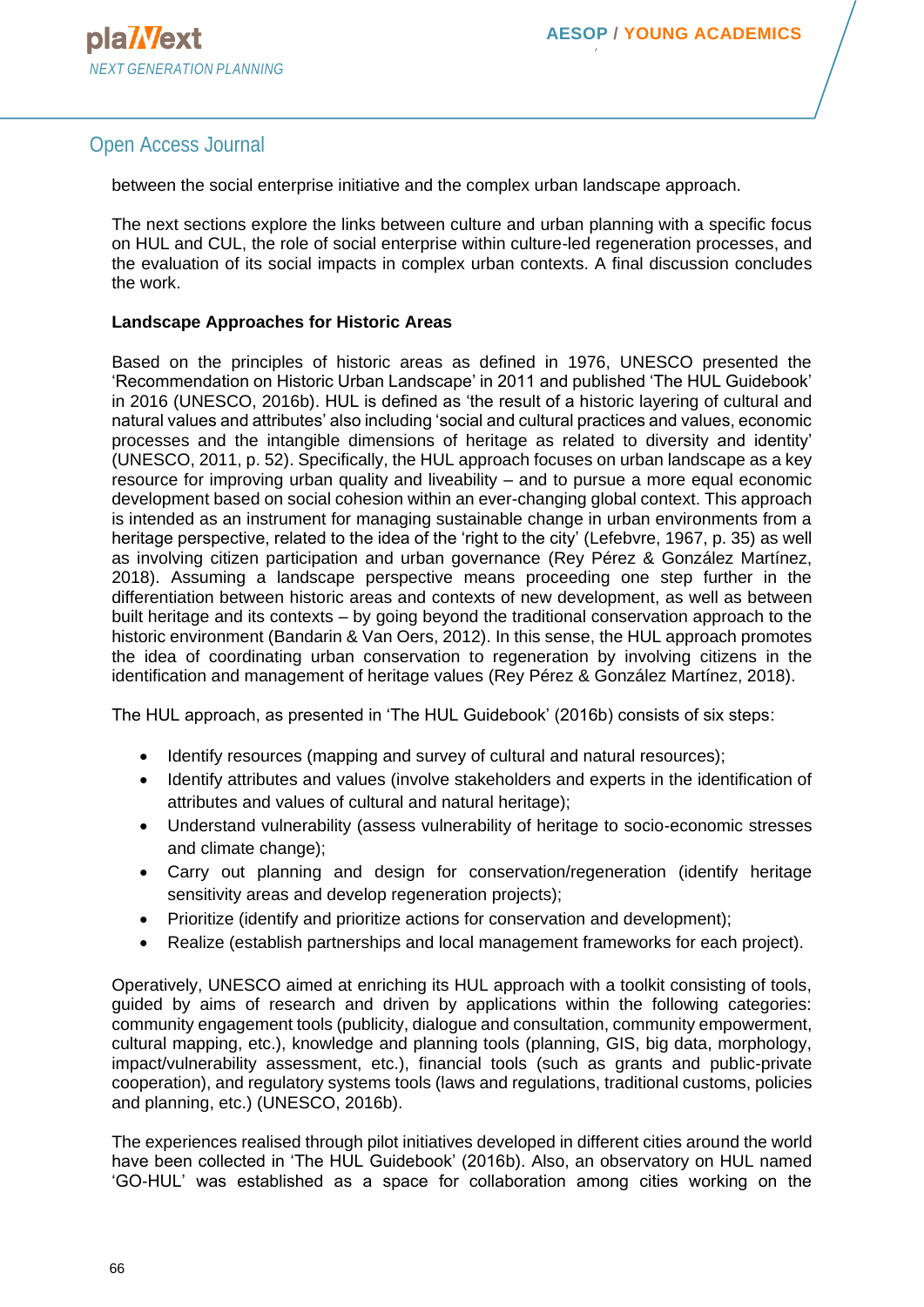#### Open Access Journal

implementation of HUL-based projects in which to share resources, activities and outcomes. In the guidebook, seven case studies present the HUL approach applied in practice: Ballarat (Australia), Shanghai (China), Suzhou (China), Cuenca (Ecuador), Rawalpindi (Pakistan), Zanzibar (Tanzania), Naples (Italy) and Amsterdam (Netherlands). Each demonstrates the application of a variety of HUL tools suited to each local context.

As evidenced by the literature, the innovation of this approach can be observed first and foremost in a paradigm shift from conservation as a value in itself to conservation as a tool for managing urban changes without damaging cultural values (Gravagnuolo & Fusco Girard, 2017). Secondly, a point of innovation is in the concept of dynamism in which significant places are to be sustained in harmony with an ever-changing present, avoiding conservation that is frozen in some particular time span. Here, the concept of the immutable and unique value of a given heritage is transcended by the possibility of conceiving many overlapping and interconnected values that reflect different points of view (Sykes & Ludwig, 2015). This vision implies a proactive involvement of local stakeholders and citizens in planning the future development of their city and a wider access of stakeholders in heritage management (Rey Pérez & González Martínez, 2018). Thirdly, there is the possibility of incorporating new attributes for heritage evaluation in accordance with community and stakeholder perceptions (Van Oers & Pereira Roders, 2013).

Conversely, some limits and obstacles to this approach are presented by Rey Pérez & Gonzalez Martìnez (2018) and Gravagnuolo & Fusco Girard (2017). The limits consist of three main issues: comprehensive surveys and mapping of the city's natural, cultural and human resources have resulted in enormous amounts of information and this requires access tools and investments not always available to researchers or officials; there is a lack of specific evaluation tools needed to support the decision-making process promoted by UNESCO; and the fact that the HUL recommendation remains widely unknown. The obstacles, however, are related to: the systemic nature of the approach, which is in contrast with the legal and administrative barriers of heritage areas; and the nonparallel visions of heritage and planning, specifically the difficult challenge of implementing a practical integration of the social and cultural dimension of cultural heritage conservation in urban planning, which has not permitted the development of the HUL's transformative potential.

In order to cope with the complex objectives of the research, the author assumed 'Complex Urban Landscape' (CUL) as scientific approach, which goes beyond the logic of layering of the HUL and proposes a system in which six categories of landscapes – natural, social, infrastructural (man-made), cultural (man-made), human and financial – are combined and interconnected giving a specific character and identity to the city (Fusco Girard, 2013, 2014) (Figure 1).

The character and identity of a city can be evaluated through the intensity of the combination of these landscapes. CUL is the 'visible result of a complex dynamic and adaptive system, focusing on relationships' (Fusco Girard, 2014, p. 3) and affected by external forces (climate change, processes of urbanization/migration, ageing of population, economic globalization, etc.) impacting on them and threatening their equilibrium as an urban system. The institutional capital governs accesses to various forms of capital through regulations, laws, etc. and regulates the interdependencies between the different landscapes. Through the practical activities of the conservation, maintenance and planning of each landscape, the urban city demonstrates its degree of resilience and capacity to react to external challenges (Figure 2).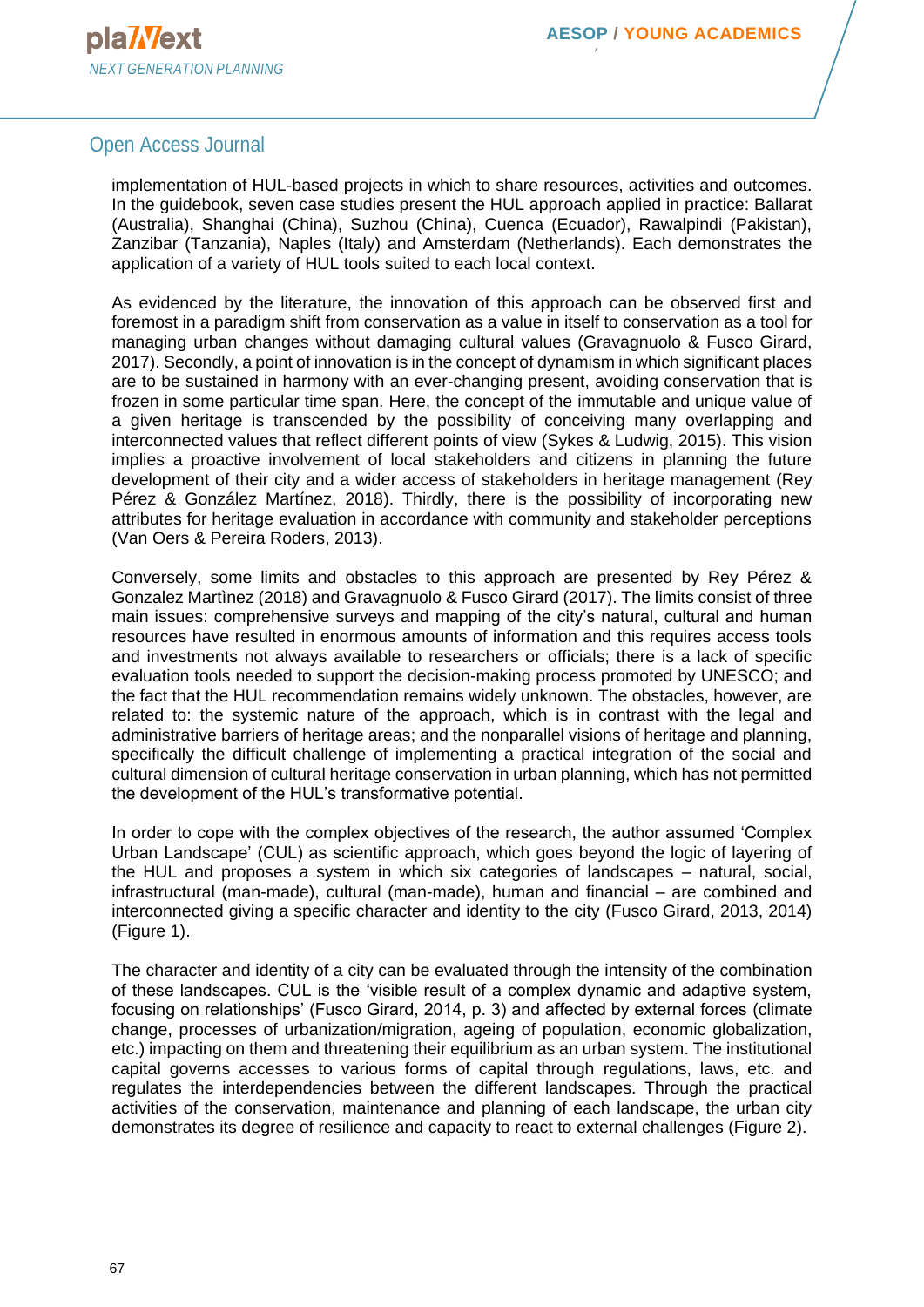

*Figure 1. Elements of the complex urban landscape (CUL). Source: reproduced from Fusco Girard (2014).*



*Figure 2. The complex urban landscape (CUL). Source: Reproduced from Fusco Girard (2014).*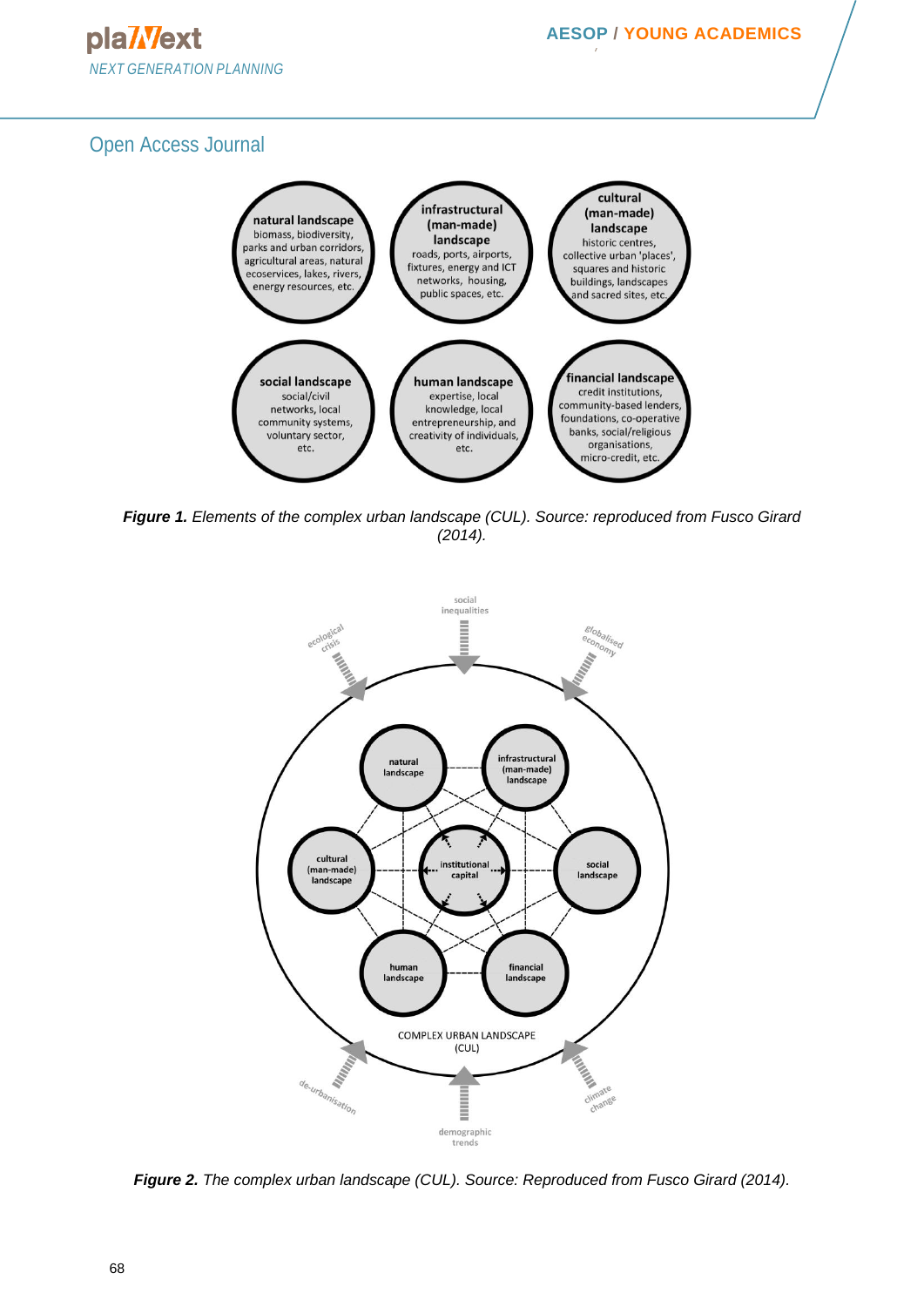#### Open Access Journal

#### **The Role of Social Enterprises in Culture-led Regeneration Processes**

It should be pointed out that an unanimous definition of social enterprise has not been established and that rather different definitions and models are growing within European and international geopolitical contexts (Alegre *et al*., 2017; Esposito De Vita & Ragozino, 2016). 'Many governments around the world encourage community-based social entrepreneurship because of its ability to transform society. […] Social entrepreneurship provides an opportunity for society, individuals, corporations, organizations and the government to address any unmet social issue' (Vasi, 2009; Ratten & Welpe, 2011, p. 283). In the first decade of 2000, the European Commission defined a social enterprise as 'an operator in the social economy whose main objective is to have a social impact rather than make a profit for their owners or shareholders. It operates by providing goods and services for the market in an entrepreneurial and innovative fashion and uses its profits primarily to achieve social objectives. It is managed in an open and responsible manner and, in particular, involves employees, consumers and stakeholders affected by its commercial activities' (European Commission, 2011, p. 2).

In the literature there are different points of view, such as that of Wagenaar and van der Heijden (2015), who see social enterprises as actors who 'produce social goods (public services and products) in a democratic way (non-hierarchical, non-profit, democratically, sustainable, responsive to local and individual needs)' (p. 126), and Moulaert *et al*. (2010), who present social enterprise as a form of social innovation that experiments with alternative ways of creating public value and doing governance work. Pearce (2003) defined social enterprises by setting them in the context of the 'Three Systems of the Economy' (p. 25) (Figure 3): 1) Private Profit-Oriented; 2) Public Service Planned Provision; and 3) Self-help Mutual Social Purpose – also referred to as the 'First', 'Second' and 'Third' systems. He understood the social enterprise as forming part of the third system, characterised by the market-driven trading in which the social economy operates.

Healey (2015) argued that social enterprises promote initiatives led by citizens aimed at improving daily life conditions in places where people live, that they range from the very small scale to running significant businesses such as delivering housing or health care services, and that they increase entrepreneurship and regeneration of neighbourhoods. Usually social enterprises, as well as Third System organisations, plan social changes by constructing medium- and long-term objectives and by identifying all the conditions (outcomes) that must be in place for the goals to occur (impacts). A codified and diffused method is the 'Theory of Change', it is a flowchart that comprehensively describes and illustrates how and why a desired change is expected to happen in a particular context. It is divided into three phases, from the input to the performance assessment phase (activities and outputs) up to the impact assessment phase (outcome and impact) (Kail & Lumley, 2012; Hehenberger, 2013; European Commission, 2014; Social Impact Investment Taskforce, 2014; Zamagni *et al*., 2015) (Figure 4).

Getting to the bottom of the matter, it is relevant to highlight that in the scientific literature social enterprises are considered drivers for urban regeneration for two main reasons: their transformative capacities affect places in terms of development opportunity (increasing employment, stimulating new entrepreneurship and producing collective services and goods), and as proactive actors contributing to planning decisional processes – both as bridges among conflicting actors and as promoters of alternative plans (Somerville & McElwee, 2011; Bailey, 2012; Le Xuan & Tricarico, 2013; Ragozino, 2016, 2019; Sager, 2016).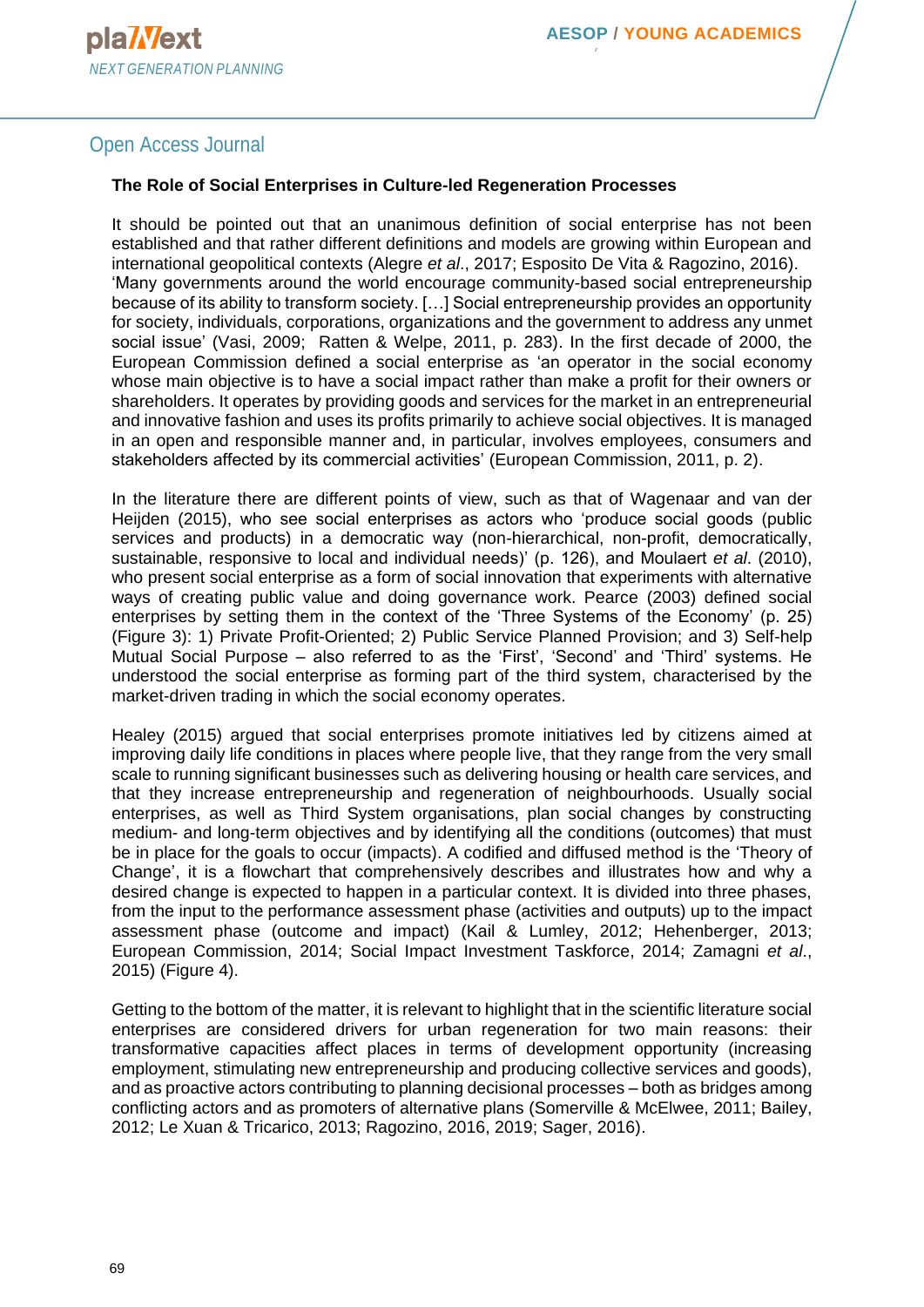pla/Vext *NEXT GENERATION PLANNING*

**NETWORK**



*Figure 3. Three systems of the economy. Source: Pearce (2003, p. 25).*



*Figure 4. Theory of change of social enterprises. Source: Ragozino (2018, p. 138).*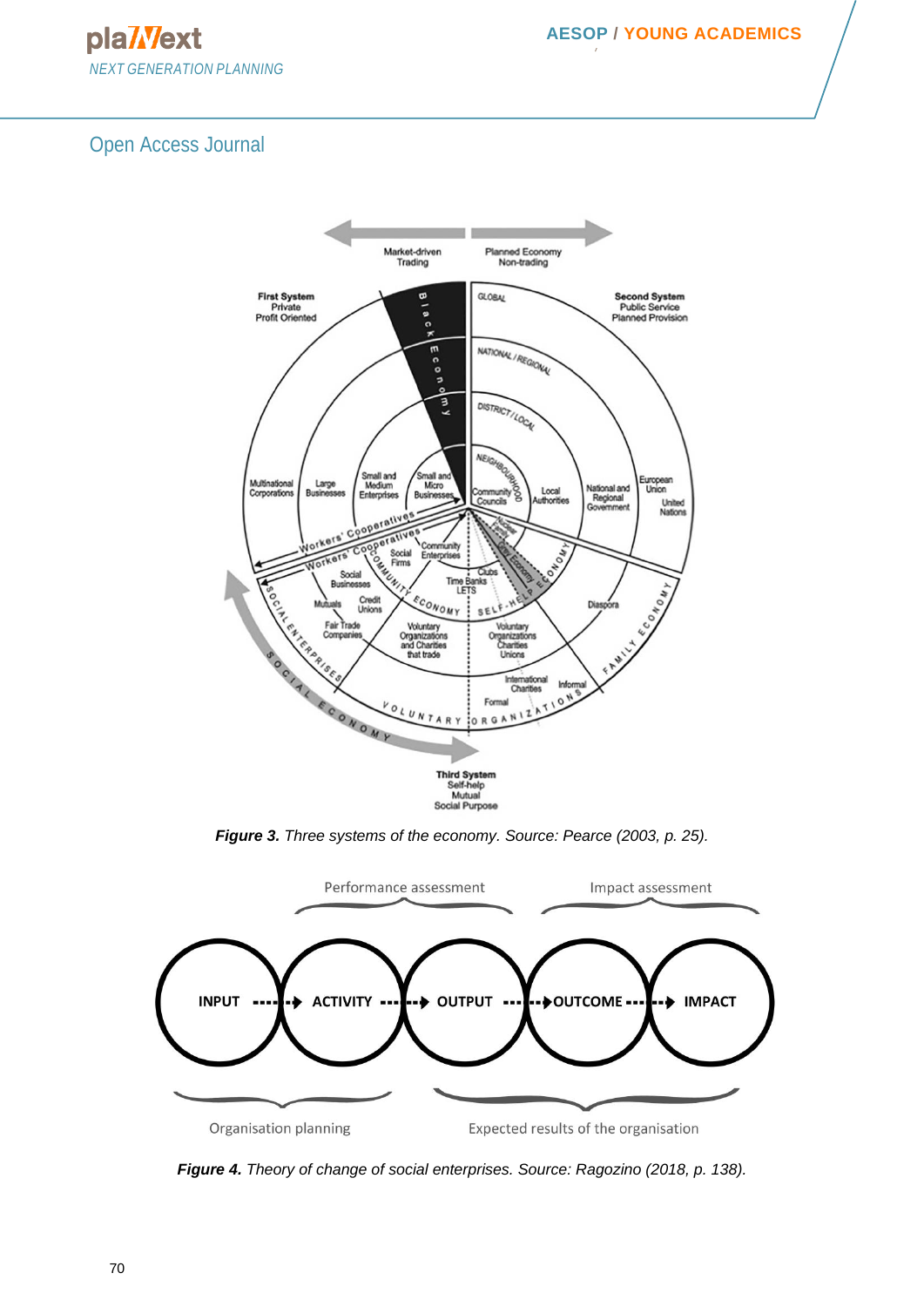# Open Access Journal

To frame the role of social enterprises within urban planning and regeneration processes, three following key points emerged from the literature and case studies. Capacity building, conceptualised by Healey (2015), is the interplay of knowledge resources and relational resources that generates mobilisation capacity. The author clearly presented this concept through the Scottish civil society initiative 'Glendale Gateway Trust', which has chosen to pursue their social objectives in challenging and deprived areas, mainly in urban contexts that appear unattractive for investments and social enterprise, aiming at building 'areas of social compensation' in reaction to large-scale urban interventions (Wagenaar & Healey, 2015). It is significant that 29% of social enterprises in the UK are active in the top 20% of the most deprived areas and 83% of their products are reinvested in the communities where they are earned (Bailey, 2012; Murtagh & McFerran, 2015). As a successful experience of a Neapolitan social enterprise embedded in a territory at risk – Scampia (IT) – it is worth-mentioning 'Kumpania - intercultural gastronomic routes'. It brings together a group of professionals in the fields of education, research and law who, together with a group of Roma and Italian women of refuge, work in the field of intercultural gastronomy as a starting point to reconsider the intercultural experience, the level of information and awareness of the local community, the fight against ethnic and social discrimination, and the testing of models of economy and sustainable production (La Kumpania, 2019). A process for acquiring assets was developed at the local and neighbourhood level to carry on community empowerment policies and initiatives (Aiken *et al*., 2011; Bailey, 2012). The acquisition of these assets can be through a transfer from central to local governments, a grant or loan, or negotiation.

With regard to the last point, this study focuses on special cases in which the asset has a designated cultural value or a collective value recognised by the community. The social enterprise, in this sense, could transmit the cultural value as a catalyst to stimulate regeneration processes (Ragozino, 2016; Beck & Brooks, 2018). An interesting experience bringing together the readiness of the social enterprise to operate in deprived areas and to reuse heritage assets is represented by 'Real Ideas Organisation' (RIO), a social enterprise located in one of the 39 most deprived areas of the UK, which is engaged in the cultural heritage reuse of buildings and places of the Devonport area. In 2007 this social enterprise started in Plymouth by securing a grant of £1.75 million from the government's Community Assets Fund, and then with help and support from the Plymouth City Council and the former Devonport Regeneration Community Partnership, it refurbished the derelict Grade I listed Devonport Guildhall and reopened it to the public in 2010 as a social enterprise hub and community venue. This was only a seed – at present its cultural activities and built heritage reuse projects have a strong positive impact on the regeneration process of the deprived area as demonstrated by their last impact studies 2016-2017 (Real Ideas Organisation, 2018).

#### **Social Impact Evaluation of Social Enterprises: What if it is about Cultural Heritage?**

Theories and models of social impact evaluation are among the most debated issues regarding the theme of social entrepreneurship, mainly since 2011, when the European Commission adopted the Single Market Act II, declaring social economy and social entrepreneurship key elements for social innovation, social cohesion and trust (Millar & Hall, 2012; Grieco *et al*., 2015; Zamagni *et al*., 2015). Just think of the many initiatives of the European Commission (including the Social Entrepreneurship Initiative aimed at promoting this sector, and the European Economic Social Committee, formed to implement a systemic social impact evaluation), the vibrant UK scenario with Social Value UK expanded into Social Value International, and the emergent Italian regulatory framework referred to the new Third System Code (Decree Law no. 117/2017).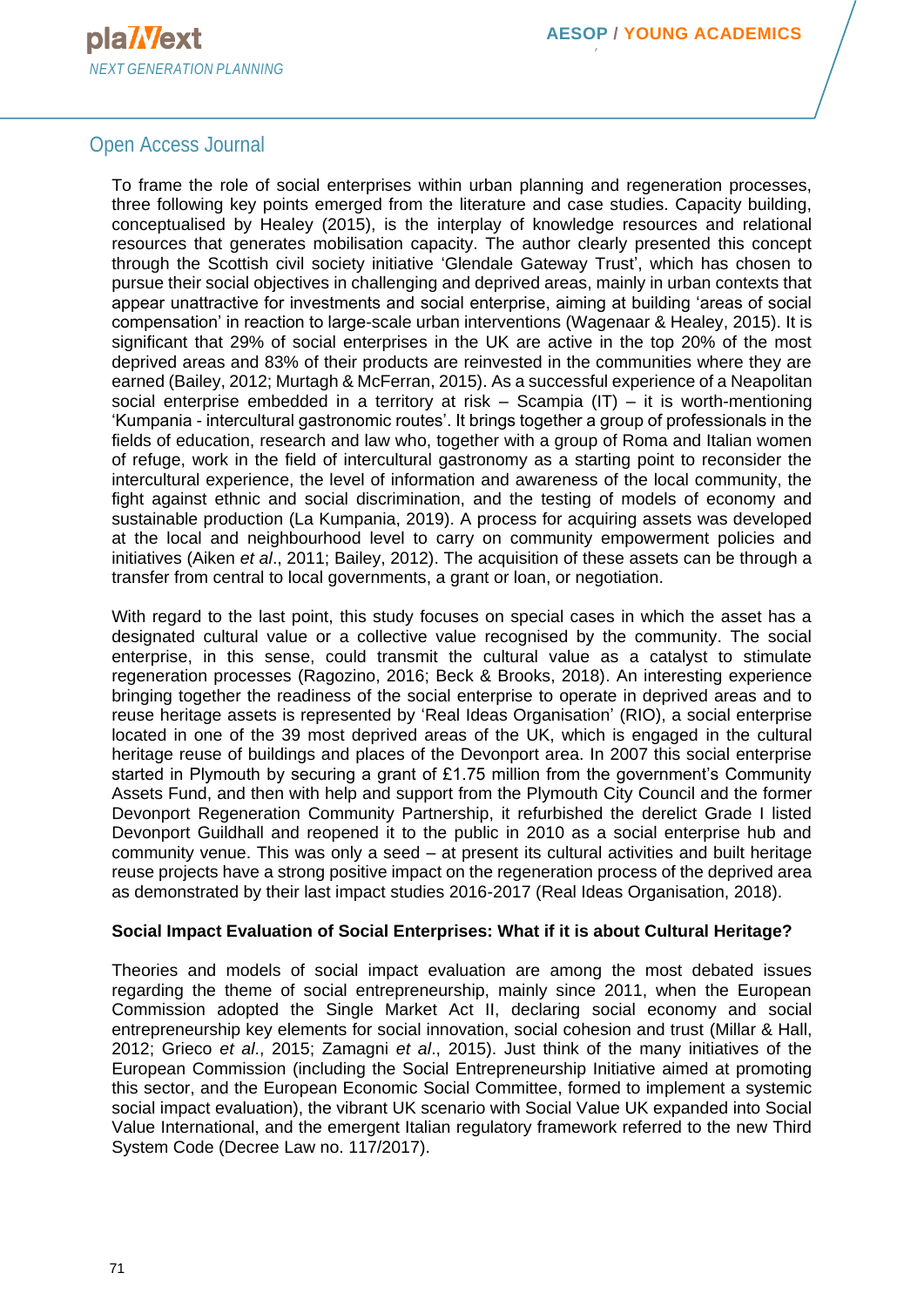#### Open Access Journal

Social impact assessment is important in different phases of a project (from start-up to consolidation and replication) and for different actors (organisations that need to clarify their own shared objectives as well as external subjects, both governmental and private, who need to understand the effectiveness of their interventions). A notable degree of dynamism is evident regarding the geography of actors, stakeholders involved and models of welfare (from state to society). These models evolve in response to the transition from 'welfare state' to 'welfare society', in a context that scholars describe as a form of 'austerity localism' in which public sector cuts, the dismantling of state institutions and the privatisation of health services are launching a new round of roll-back neoliberalism. On one hand, this represents a risk of marketisation of the social economy and, on the other hand, it could offer political and social alternatives for communities to make decisions and mobilise resources (Hudson *et al*., 2003; Billis, 2010; Hildreth, 2011; Arampatzi, 2016; Ragozino, 2019).

Many methods and tools for assessing the social impact of social enterprises have been developed, but the debate is still open on a number of outstanding issues (Grieco *et al*., 2015). Efforts have been made to analyse and catalogue the methodologies used, starting from the perspective of various disciplines and then developing keys of interpretation and homogeneous categories (Grieco *et al*., 2015; Nicholls, 2015; Zamagni et al., 2015). Scientific papers have approached the complex and fragmented scenario of these methods such as Zamagni *et al*. (2015), describing multiple dimensions and perspectives, and clarifying the most used ones, such as those based on stakeholders' involvement both in the planning of a change and in the evaluation phase, in which tools can include focus groups involving key stakeholders of the change, (e.g. Appreciative Inquiry method), while others are participatory evaluation models without indicators, (e.g. Most Significant Change method) – while still others, such as SROI, add to these elements a high degree of detail through a monetary evaluation of the costs, benefits and possible positive and/or negative consequences of an activity, project or programme.

Scientifically and practically, SROI emerged as the most used, the most influential, and the most-discussed method (Arvidson & Lyon, 2010; Luke *et al.*, 2013; Pathak & Dattani, 2014; Hall & Millo, 2018). SROI was developed in the mid-1990s by the Robert Enterprise Development Fund, a venture philanthropy organisation in California (USA), tested by the New Economics Foundation in the UK and then by the Cabinet Office, which developed the current six-stage methodology (Nicholls *et al*., 2012) chosen by Social Value UK as the tool to assess social values. The method was conceived to assess social impact of for-profit organisations, social enterprises, private businesses, funders and commissioners, as well as for developing policies, following principles of accountancy and cost-benefit analysis by assigning monetary values to financial, social, cultural and environmental returns in order to demonstrate broadimpact value creation. SROI measures the value of social impacts created by an organisation in relation to corresponding investments. The final result is a ratio of monetized social value. For example, a ratio of 4:1 indicates that an investment of  $\epsilon$ 1 delivers  $\epsilon$ 4 of social value. Among main risks of the SROI ratio is the tendency to reduct the complexity of the evaluation process to a single dimension, the monetary dimension.

As a result of in-depth SROI analysis in literature and practice, positive and negative feedbacks emerged (Flockhart, 2005; Ryan & Lyne, 2008; Millar & Hall, 2012; Klemelä, 2016). On the one hand, SROI involves stakeholders in more meaningful ways, helps social enterprises to work with commissioners by highlighting their values, reinforces a competitive advantage within public sector service contracts, strengthens relationships between investors and organisations, and enables internal staff to improve strategy. On the other hand, there is a lack of rules and references regarding specific periods of analysis, analysis units, methods for building monetary proxies, discounting rates, and categories of involved stakeholders, all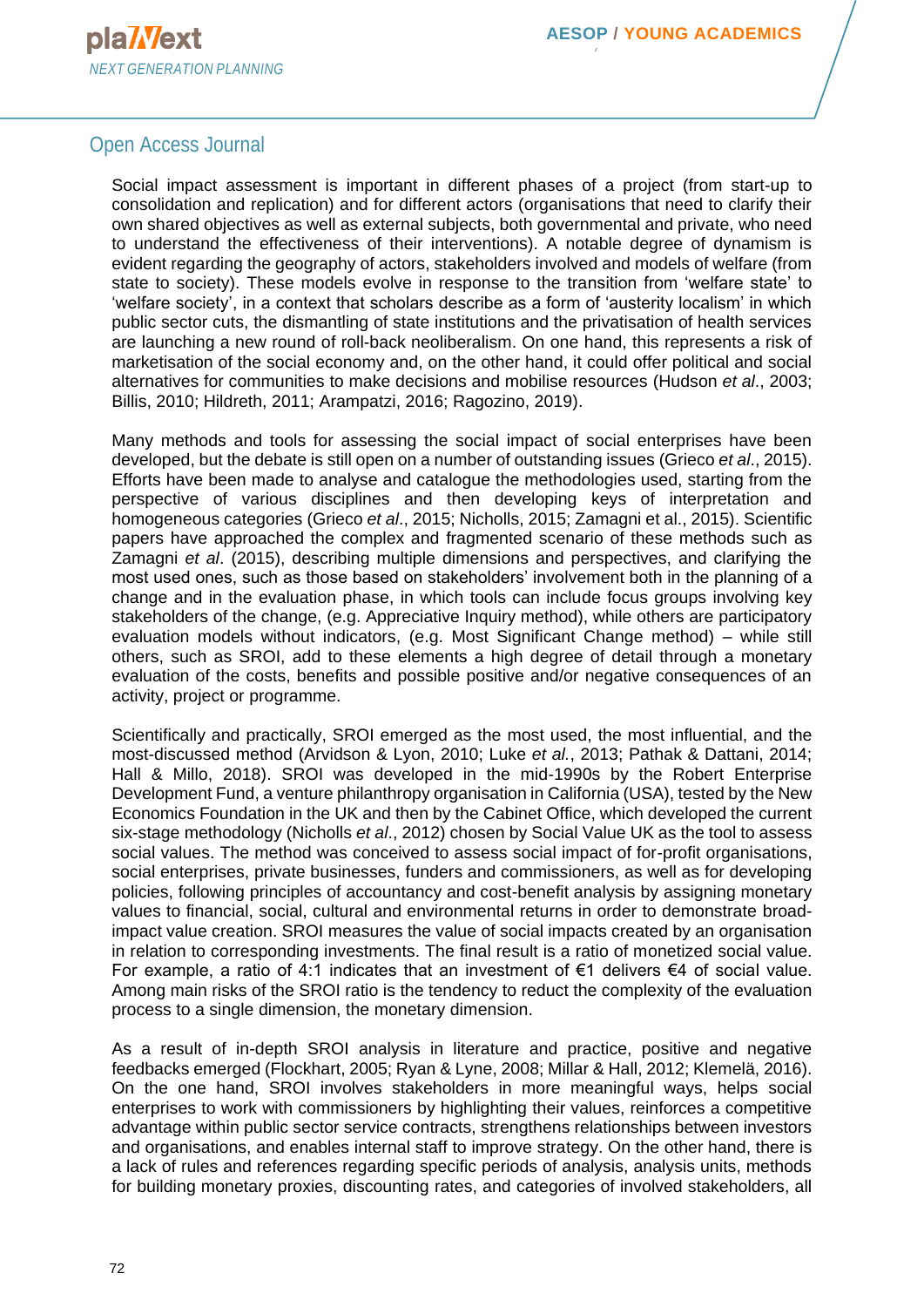#### Open Access Journal

of which highlights the unresolved difficulty of monetizing social outcomes, and the impossibility of comparing different analyses.

SROI is structured into six stages (Nicholls *et al*., 2012):

- Stage 1: Establishing scope and identifying key stakeholders
- Stage 2: Mapping outcomes through stakeholders' engagement
- Stage 3: Evidencing outcomes and giving them a value
- Stage 4: Establishing impact
- Stage 5: Calculating the SROI ratio (value generated per unit invested)
- Stage 6: Reporting, using and embedding

Taking into account a classical theory of change developed by a social enterprises (Figure 4), it is important to clarify that output indicators assess the quality and quantity of goods and services produced by the organisation, while social effectiveness of the intervention is considered in outcome and impact indicators (Hehenberger, 2013). The outcome indicators evaluate the intermediate results produced by the outputs of an initiative, supporting the verification that the hypothesised outcomes have been achieved. This category of indicators should go beyond the responsibility of the organisation and also should include external factors such as the economic conditions of the beneficiaries or obstacles to achieving the objectives. As far as impact is concerned, the evaluation becomes more complex, since the so-called 'deadweight', which consists of a scenario determined by the absence of the organisation's operation, in other words, what would have happened if the organisation had not operated, must also be considered. The impact indicators assess the quality and quantity of long-term effects generated by the organisation's initiatives and, in line with the reflections of this research, should describe the changes in people's lives and the transformation of the context from the local to the global level, considering the external factors that influence them. In view of these considerations, a framework of analysis is presented to facilitate more indepth study of the social enterprise embedded in a CUL, supporting the construction of sets of impact indicators that can elucidate the value production of that enterprise, which is closely linked to the CUL by capital exchanges as illustrated in Figure 5.



*Figure 5. Value production of a social enterprise within the CUL. Source: author's elaboration.*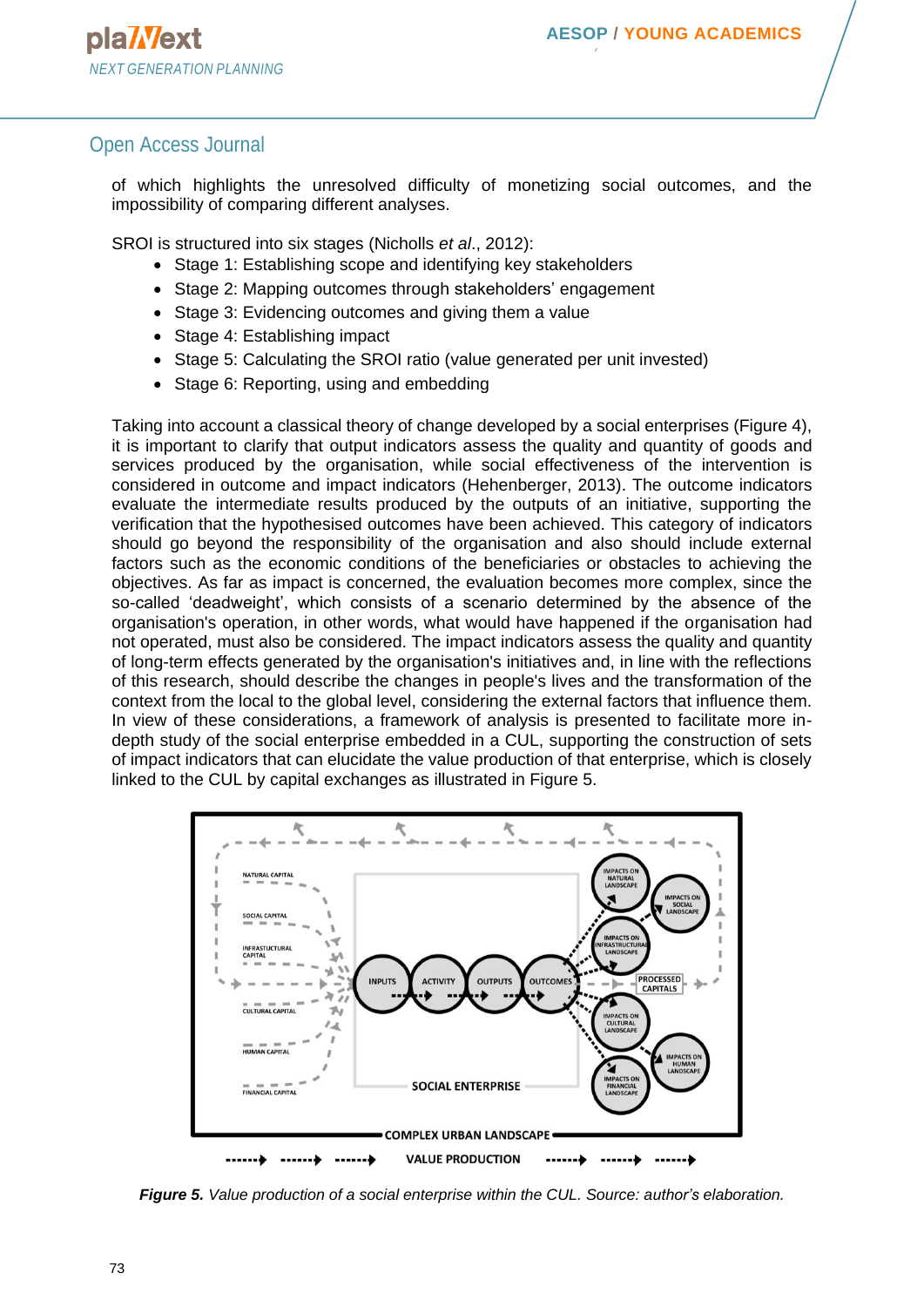# pla**Wext** *NEXT GENERATION PLANNING*

**NETWORK**

# Open Access Journal

Starting from the conceptualisation of the CUL (Fusco Girard, 2014), the proposal presents a systematic list of possible impacts that social enterprise can have on each typology of landscape (Figure 6). In particular, the framework analysis is coherent with the CUL in which a logic of 'network of networks' is predominant, as well as the circularisation of resources and the synergies among actors. Potential impacts proposed are exhaustive in themselves but also closely linked to each other. For example, the capacity to generate economic values is linked to the creation of employment and to the improvement of welfare conditions; the nature of social enterprise as incubator for the start-up or consolidation of new businesses combines risk-taking, creativity, innovation and local resources; practices of cultural heritage reuse are linked to the democratic nature and inclusiveness of the social enterprise, which guaranties a fairer circulation of information, controls opportunistic behaviours, promotes active participation of beneficiaries, and promotes forms of dialogue with the local community. Last but not least, social enterprises develop collective interest objectives that influence the public policies of a given territory in terms of avoided costs, increase in the quality of services and products provided, increase in the number of beneficiaries, and creation of public-private partnerships for the provision of services. Case by case, the list of impacts proposed could be used to frame specific fields of analysis to be explored in depth with an SROI analysis. This operation could make the assessment comprehensive of all complex values of the initiative that impact on and relate to the urban landscape.



Increasing of technological innovation Increasing of accessibility Increasing of pedestrian paths Implementation of digital networks Implementation of new fixtures Increasing of housing Improvement of existing public spaces Increasing of public spaces



Reduction of CO<sub>2</sub> emission Reduction of waste materials Increasing of local agricultural products Increasing of local materials used in productive processes Increasing of green spaces conservation/maintenance Regeneration of natural resources Increasing of green manufacturies Increasing of renewable energies Increasing of biodiversity Increasing of ecosystem safeguarding



Increasing of Networks, PPP, alliances (with a focus on linkages with cultural institutions) Increasing of research- and university-based cooperation Increasing of participatory decision-making

processes Increasing of multi-stakeholder governance

processes Increasing of conflicts' resolution practices and

models Increasing of social enterprise workers and volunteers involvement

Increasing of multicultural integration practices

and models Increasing of schools' networks Increasing of inter-disciplinar approaches Increasing of collaborative platforms

Increasing of participatory budgeting practices Increasing of living lab Increasing of self-organised experiences

Increasing of collective and co-working spaces Increasing of new friendships Reduction of racism episodes



Increasing of community services Increasing of new talents attraction Increasing of capacity to generate employment Increasing of capacity to stabilise

employment Increasing of training and learning practices

Investments in training/education system

Increasing of new competencies in cultural heritage management Increasing of volunteers



Increasing of economic value production Implementation of financial resources Increasing of solidarity businesses Reduction of public costs Implementation of tools and strategies of accountability Increasing of marketing and territorial promotion interventions Reduction of informal economies



Implementation of conservation policies and practices

Increasing of local artists exhibitions Implementation of reuse and temporary reuse of cultural built heritage Increasing of cultural events Increasing of investments in cultural heritage management Increasing of campaign of communication and dialogue about cultural heritage Increasing of heritage communities Increasing of heritage walks Implementation of cultural tourism

*Figure 6. Potential impacts of social enterprise involved in heritage-led regeneration processes. Source: author's elaboration.*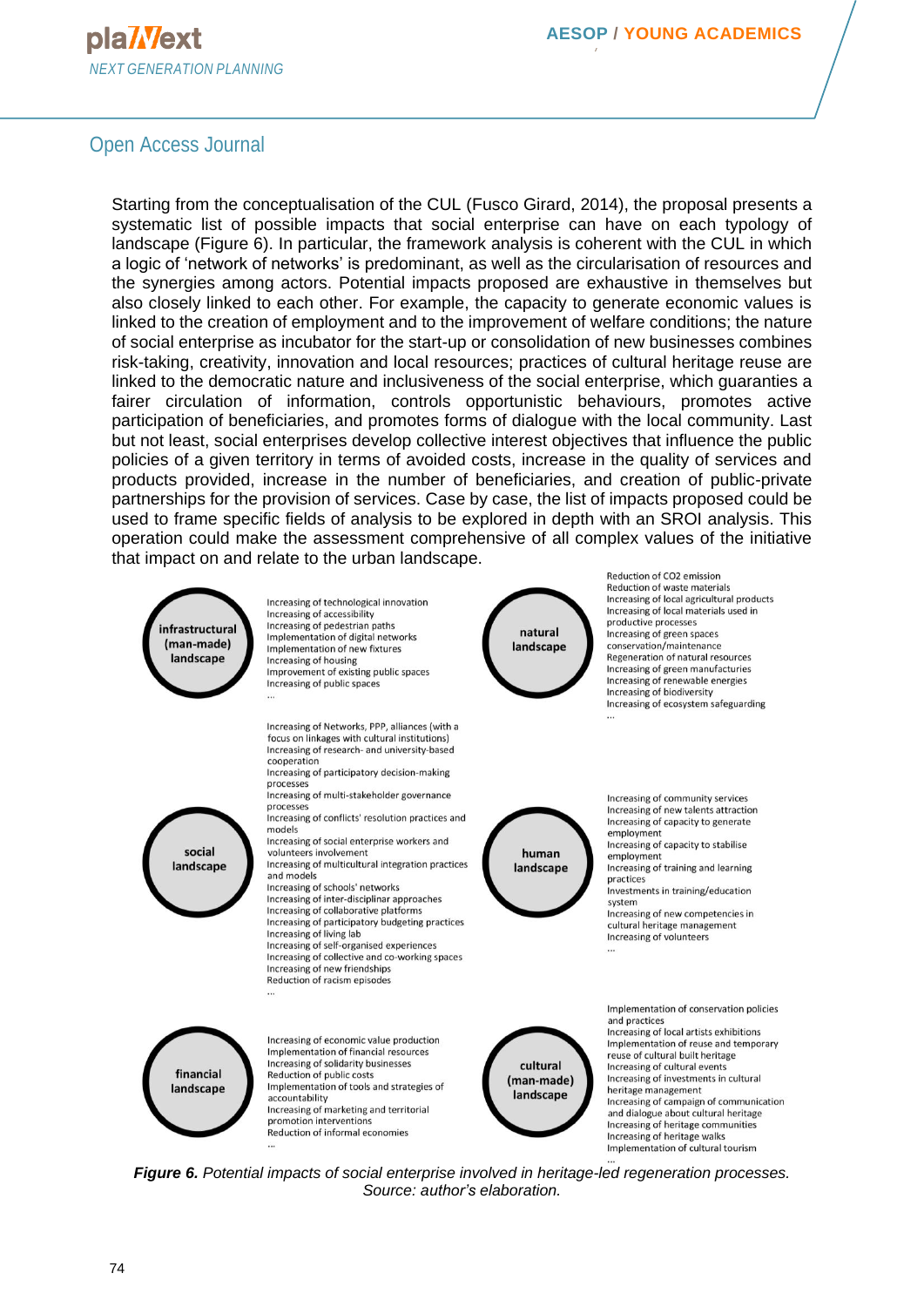# Open Access Journal

#### **Discussion and conclusion**

This paper further extends studies on urban regeneration via an emphasis on complex urban landscapes in which the social enterprise has been identified as an effective method to make operative the historic urban landsacpe approach (Angrisano *et al*., 2016; Ragozino, 2016). It represents an attempt to discuss social impact evaluation of social enterprises engaged in culture-led regeneration processes by proposing a framework of analysis that focuses on the linkages between social enterprise and complex urban landscapes, and is aimed at better identifying the potential role of social enterprises within urban contexts. The three-part structure of this paper combined the facilitation of an approach to this historic urban landscape because it closely linked specific discussions as inherent in the complex urban landscapes approach.

First of all, the section dedicated to the role of cultural heritage represents a snapshot of a heritage discourse that varies from democratization and emancipation to exclusion logics, marketization, and risks associated with lobbyism – all parts of the wider challenge to integrate heritage management into planning policies and practices (Smith, 2006; Sykes & Ludwig, 2015; Rey Pérez & González Martínez, 2018). The HUL approach is positioned in this scenario as a way to preserve heritage and to manage historic cities. Distancing itself from the authorised heritage discourse, it represents an attempt to re-configure heritage conservation within urban planning and policies by considering values that citizens attribute to urban heritage relevant for urban agendas, and proposing a systemic vision of historic urban areas as 'urban landscape' (Bandarin & Van Oers, 2014; Ginzarly *et al*., 2018). Conversely, it has been judged as a caricature of the already developed theory of harmonious co-existence by Giovannoni (1931), who approached the city as an urban ecosystem, while others have held that an excessively academic language is used, which does not communicate effectively outside small circles (Rodwell, 2018). With appreciation for the HUL approach as a useful framework for dealing with the complexity of historic urban areas, this paper considers the theory of the CUL an additional fruitful way to observe complex urban dynamics of historic cities/areas in which multiple dimensions are interconnected and give life to different urban characters and identities.

Secondly, in the section of this paper dedicated to the role of social enterprises within cultureled regeneration processes, the social enterprise is seen as increasingly characterised by a focus on the conditions of daily life in the community and by a strong connection to places. These place-based objectives are realised by establishing their organisational presence within deprived or challenged places or communities, by running ad hoc businesses to meet community needs (housing, care services, learning and training, and support for new forms of entrepreneurship), and by acquiring and managing assets (reuse of redundant buildings or open spaces, reuse of cultural buildings and buildings of collective interest). In this last case, in reference to culture-led processes, social enterprises could have the role of raising awareness as well as of stimulating and strengthening cultural and collective values (Aldrich & Zimmer, 1986).

The last section of this paper deals with the difficulty of effectively assessing social outcomes. This task is complicated in and of itself, as demonstrated by the ample scientific and operative debate (CHCFE Consortium, 2015; Cicerchia, 2015) – but this is accentuated when the aim is to assess the impact of social enterprises embedded in complex historic areas that also affect sensitive aspects of the urban fabric. As already mentioned, this approach produces a socio-economic ratio which should not be used to compare the social return in purely financial terms, but above all to give a comprehensive and narrative view of the change brought about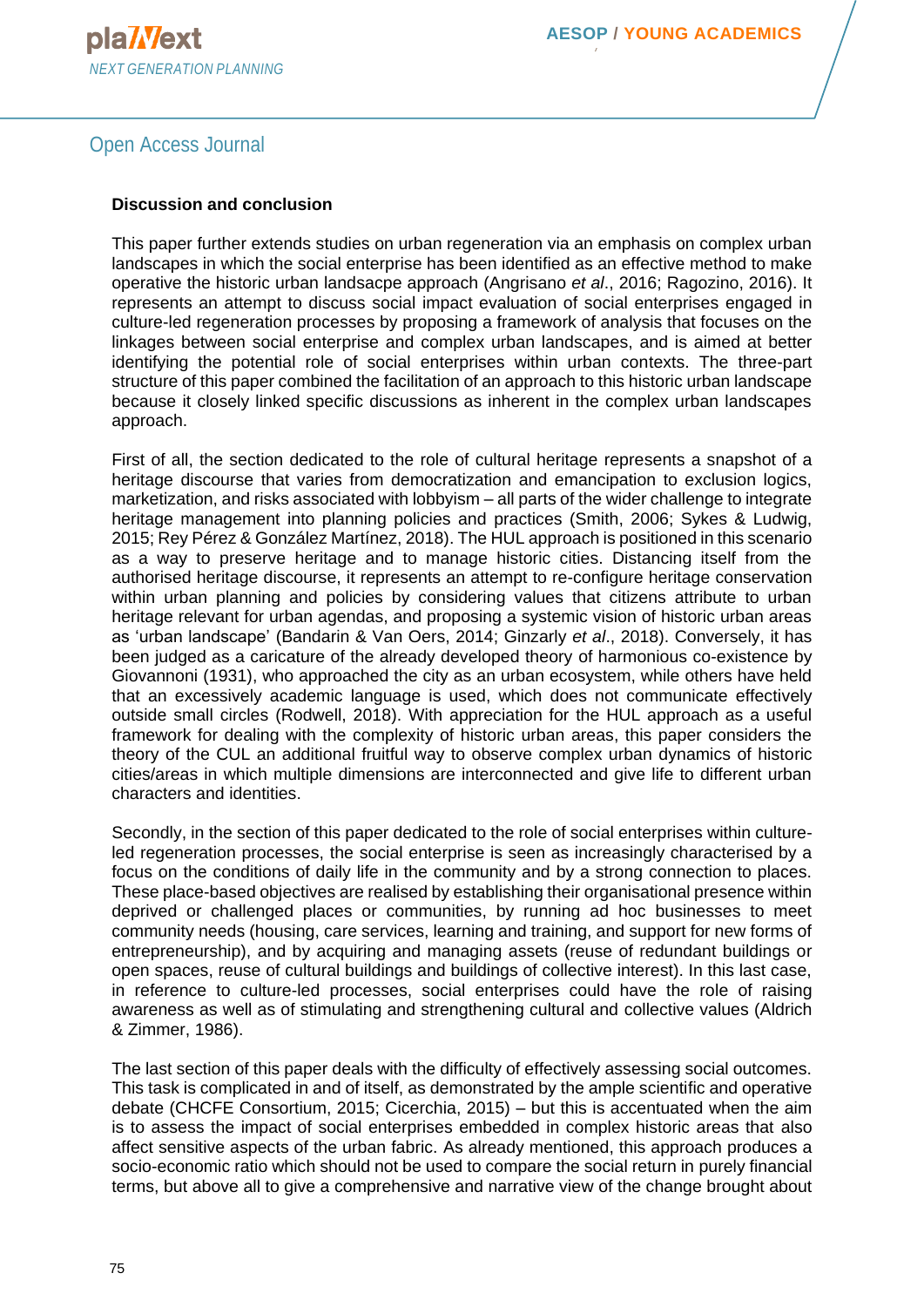### Open Access Journal

by a given organisation and the production of value (Arvidson & Lyon, 2010; Nicholls *et al.*, 2012). This has a double meaning, internal and external to the organisation, affecting the urban context in which the social enterprise operates. Internally, in a planning phase, SROI could be useful for identifying which initiatives can have a better impact on the social enterprise itself, on the community, and on urban contexts, while, in a final phase, the evaluation could be useful for understanding where an activity has not achieved the expected result and to provide the logic for a particular constructive or corrective intervention. Externally, the method is useful to better communicate to its counterparts the real effectiveness of its interventions by responding to the information requests of stakeholders. In this sense, SROI is a method that can be used by different actors – from social enterprises to non-profit organisations, from small private companies to large investors, and by the public administration, which must consider economic, environmental and social costs and benefits.

The proposed framework of analysis, supporting the SROI approach in these specific cases, also represents an invitation to include aspects in the evaluation process that are related to creativity and innovation as well as to relationships of the social enterprise with the CUL, thereby deepening the human and cultural experience of workers, volunteers, citizens and users in connection with its multiple dimensions. The principal aim is to have a tool that permits practical planning of social impacts, observation of the effectiveness of investments, improvement of the sense of belonging of the community to places, and extension of significative meanings to cultural experience.

#### **Acknowledgment**

This research has been developed within the project 'Social Economies and Hybrid Organisations for the Regeneration and Social Innovation of the Historic City' coordinated by the author at the Institute for Research on Innovation and Services for Development, National Research Council of Italy.

#### **References**

- Aiken, M., Cairns, B., Taylor, M., & Moran, R. (2011). Community organisations controlling assets: a better understanding. York, UK: Joseph Rowntree Foundation. Retrieved May 15, 2017, from https://lx.iriss.org.uk/sites/default/files/resources/communityorganisations-assets-full.pdf
- Aldrich, H., & Zimmer, C. (1986). Entrepreneurship Through Social Networks. *The Art and Science of Entrepreneurship*. (July): pp. 3–23. doi: 10.2139/ssrn.1497761.
- Alegre, I., Kislenko, S., & Berbegal-Mirabent, J. (2017). Organized Chaos: Mapping the Definitions of Social Entrepreneurship. *Journal of Social Entrepreneurship*. 8(2): pp. 248–264. doi: 10.1080/19420676.2017.1371631.
- Angrisano, M., Biancamano, P. F., Bosone, M., Carone, P., Daldanise, G., De Rosa, F., Franciosa, A., Gravagnuolo, A., Iodice, S., Nocca, F., Onesti, A., Panaro, S., Ragozino, S., Sannicandro, V., & Fusco Girard, L. (2016). Towards operationalizing UNESCO Recommendations on "Historic Urban Landscape": a position paper. *Aestimum*. (69): pp. 165-210.
- Arampatzi, A. (2016). The spatiality of counter-austerity politics in Athens, Greece: Emergent "urban solidarity spaces". *Urban Studies*. 54(9): pp. 2155–2171. doi: 10.1177/0042098016629311.
- Arvidson, M., & Lyon, F. (2010). The ambitions and challenges of SROI. Working Paper no. 49. Birmingham, UK: Third Sector Research Center.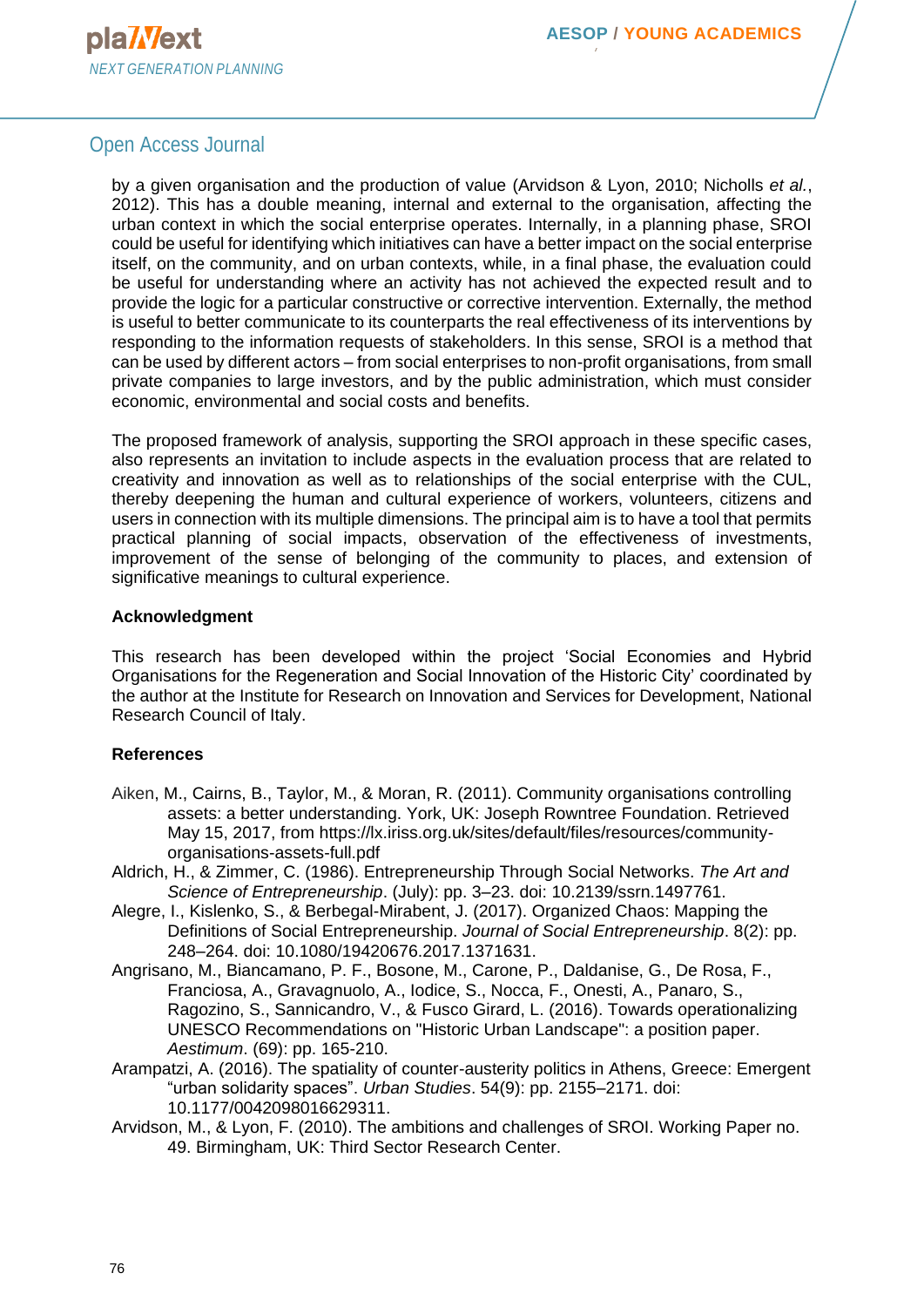#### Open Access Journal

- Bailey, N. (2012). The role, organisation and contribution of community enterprise to urban regeneration policy in the UK. *Progress in Planning*. 77(1): pp. 1–35. doi: 10.1016/j.progress.2011.11.001.
- Bandarin, F., & Van Oers, R. (2012). *The historic urban landscape: managing heritage in an urban century*. Hoboken, USA: John Wiley & Sons.
- Bandarin, F., & Van Oers, R. (2014). *Reconnecting the city: the historic urban landscape approach and the future of urban heritage*. Chichester, UK: John Wiley & Sons.
- Beck, D., & Brooks, S. (2018). Social Enterprise and the Development of Cultural Heritage Assets as Catalysts for Urban Placemaking. In F. Calabrò, L. Della Spina, C. Bevilacqua (Eds.), *International Symposium on New Metropolitan Perspectives*. Cham, DE: Springer, pp. 308–315.

Billis, D. (Ed.) (2010). *Hybrid organizations and the third sector: Challenges for practice, theory and policy*. Basingstoke, UK: Palgrave Macmillan.

- CHCFE Consortium (2015). *Cultural Heritage Counts for Europe*. Retrived February 13, 2019, from http://www.europanostra.org/our-work/policy/cultural-heritage-countseurope/
- Cicerchia, A. (2015). Planning and reporting the social and economic impacts of culture in ECoC Italian candidate cities: a lost opportunity ?. In *56° Riunione Scientifica Annuale Società Italiana degli Economisti*. Naples.
- Esposito De Vita, G., & Ragozino, S. (2016). Un'occasione di sviluppo integrato, l'impresa sociale per le politiche urbane di rigenerazione. *Planum. The Journal of Urbanism*. pp. 1–8.
- European Commision (2014). *Towards an integrated approach to cultural heritage for Europe*. Brussels. Retrived June 26, 2019, from
- http://www.europarl.europa.eu/doceo/document/A-8-2015-0207\_EN.html European Commission (2011). *Social Business Initiative Creating a favourable climate for social enterprises, key stakeholder*. Retrieved June 26, 2019, from http://www.europarl.europa.eu/sides/getDoc.do?type=REPORT&reference=A7-2012- 0305&language=EN
- European Commission (2014). *Proposed Approaches to Social Impact Measurement*. Retrieved June 26, 2019, from https://publications.europa.eu/en/publication-detail/- /publication/0c0b5d38-4ac8-43d1-a7af-32f7b6fcf1cc
- Evans, G. & Shaw, P. (2004). The contribution of culture to regeneration in the UK: a review of evidence (Rep.). London,UK: Department for Culture Media and Sport.
- Ferilli, G., Sacco, P. L., Tavano Blessi, G. &, Forbici, S. (2016). Power to the people: when culture works as a social catalyst in urban regeneration processes (and when it does not). *European Planning Studies*. 24(11): pp. 1–18. doi: 10.1080/09654313.2016.1259397.
- Flockhart, A. (2005). Raising the profile of social enterprises: the use of social return on investment (SROI) and investment ready tools (IRT) to bridge the financial credibility gap. *Social Enterprise Journal*. 1(1): pp. 29–42. doi: 10.1108/17508610580000705.
- Fusco Girard, L. (2013). Creative cities: the challenge of "humanization" in the city development. *BDC. Bollettino Del Centro Calza Bini*. 13(1): pp. 9–33. doi: 10.6092/2284-4732/2448.
- Fusco Girard, L. (2014). Creative initiatives in small cities management: the landscape as an engine for local development. *Built Environment*. 40(4): pp. 475–496. doi 10.2148/benv.40.4.475.
- Fusco Girard, L., & Nijkamp, P. (1997). *Le Valutazioni per lo sviluppo sostenibile della cittā e del territorio*. Milano, IT: FrancoAngeli.
- García-Hernández, M., de la Calle-Vaquero, M., & Yubero, C. (2017). Cultural heritage and urban tourism: Historic city centres under pressure. *Sustainability*. 9(8). doi: 10.3390/su9081346.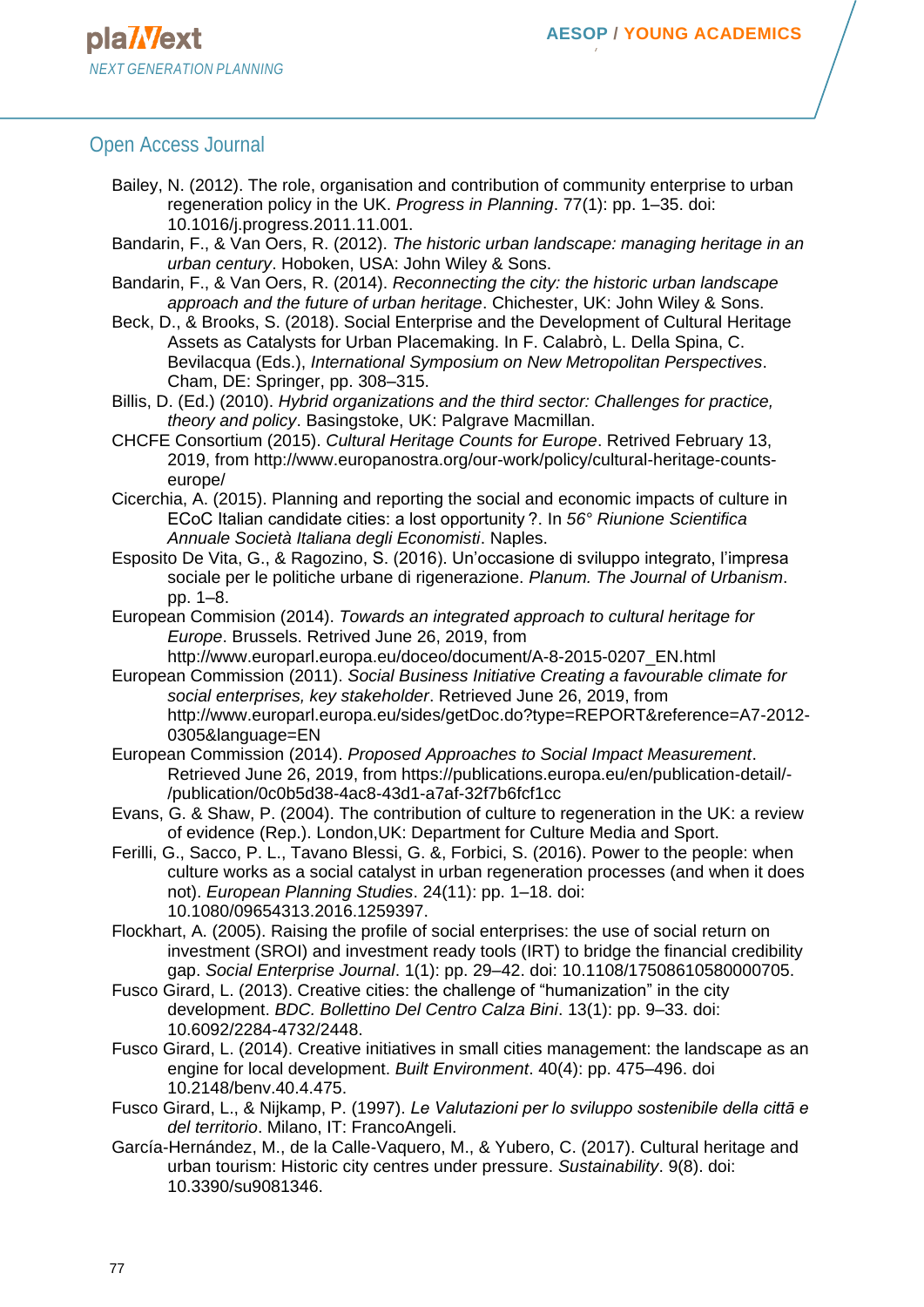- Ginzarly, M., Houbart, C., & Teller, J. (2018). The Historic Urban Landscape approach to urban management: a systematic review. *International Journal of Heritage Studies*. doi: 10.1080/13527258.2018.1552615.
- Ginzarly, M., Pereira Roders, A., & Teller, J. (2019). Mapping historic urban landscape values through social media. *Journal of Cultural Heritage*. 36: pp. 1–11. doi: 10.1016/j.culher.2018.10.002.
- Giovannoni, G. (1931). *Vecchie città ed edilizia nuova*. Torino, IT: UTET.
- Gravagnuolo, A., & Fusco Girard, L. (2017). Multicriteria tools for the implementation of historic urban landscape. *Quality Innovation Prosperity*. 21(1): pp. 186–201. doi 10.12776/qip.v21i1.792.
- Grieco, C., Michelini, L., & Iasevoli, G. (2015). Measuring Value Creation in Social Enterprises: A Cluster Analysis of Social Impact Assessment Models. *Nonprofit and Voluntary Sector Quarterly*. 44(6): pp. 1173-1193. doi: 10.1177/0899764014555986.
- Guzman, P., Pereira Roders, A. R. &, Colenbrander, B. (2018). Impacts of common urban development factors on cultural conservation in world heritage cities: An indicatorsbased analysis. *Sustainability.* 10(3). doi: 10.3390/su10030853.
- Hall, M., & Millo, Y. (2018). Choosing an Accounting Method to Explain Public Policy: Social Return on Investment and UK Non-profit Sector Policy. *European Accounting Review*. 27(2): pp. 339–361. doi: 10.1080/09638180.2016.1261721.
- Harrison, R. (2010). Heritage as social action. In S. West (Ed.) *Understanding heritage in practice*. Manchester, UK: Manchester University Press, pp. 240–276.
- Harvey, D. (1989). From managerialism to entrepreneurialism: the transformation in urban governance in late capitalism. *Geografiska Annaler. Series B. Human Geography*. pp. 3–17. doi 10.1080/04353684.1989.11879583.
- Healey, P. (2015). Civil society enterprise and local development. *Planning Theory & Practice*. 16(1): pp. 11–27. doi 10.1080/14649357.2014.995212.
- Hehenberger, L. (2013). *Measuring & Managing Social Impact.* Presentation to GECES Subgroup on Social Impact Measurement, March 1st 2013.
- Hildreth, P. (2011). What is localism, and what implications do different models have for managing the local economy?. *Local Economy*. 26(8): pp. 702–714.
- Horizon 2020 Expert Group on Cultural Heritage (2015). *Getting cultural heritage to work for Europe*. doi: 10.2777/745666.
- Hudec, O., & Džupka, P. (2016). Culture-led regeneration through the young generation: Košice as the European Capital of Culture. *European Urban and Regional Studies*. 23(3): pp. 531–538. doi: 10.1177/0969776414528724.
- Hudson, R., Amin, A., & Cameron, A. (2003). *Placing the social economy*. London, UK & New York, USA: Routledge.
- ICOMOS (1964). *International Charter for the Conservation and Restoration of Monuments and Sites - The Venice Charter 1964*. doi:
	- http://dx.doi.org/10.3109/01443615.2011.552340.
- Kail, A., & Lumley, T. (2012). *Theory of Change: The beginning of making a difference*. London, UK: New Philanthropy Capital.
- Klemelä, J. (2016). Licence to operate: Social Return on Investment as a multidimensional discursive means of legitimating organisational action. *Social Enterprise Journal*. 12(3): pp. 387–408. doi: 10.1108/SEJ-02-2015-0004.
- La Kumpania (2019. La Kumpania. Retrieved March 1, 2019, from https://www.lakumpania.it/la-kumpania/
- Lefebvre, H. (1967). Le Droit à la ville. *L'Homme et la société* (6): pp. 29–35. doi: 10.3917/pal.110.0039.
- Le Xuan, S., & Tricarico, L. (2013). Le Community Enterprises in Gran Bretagna: imprese sociali come modello di rigenerazione. *Impresa sociale*. 2(11): pp. 26-34.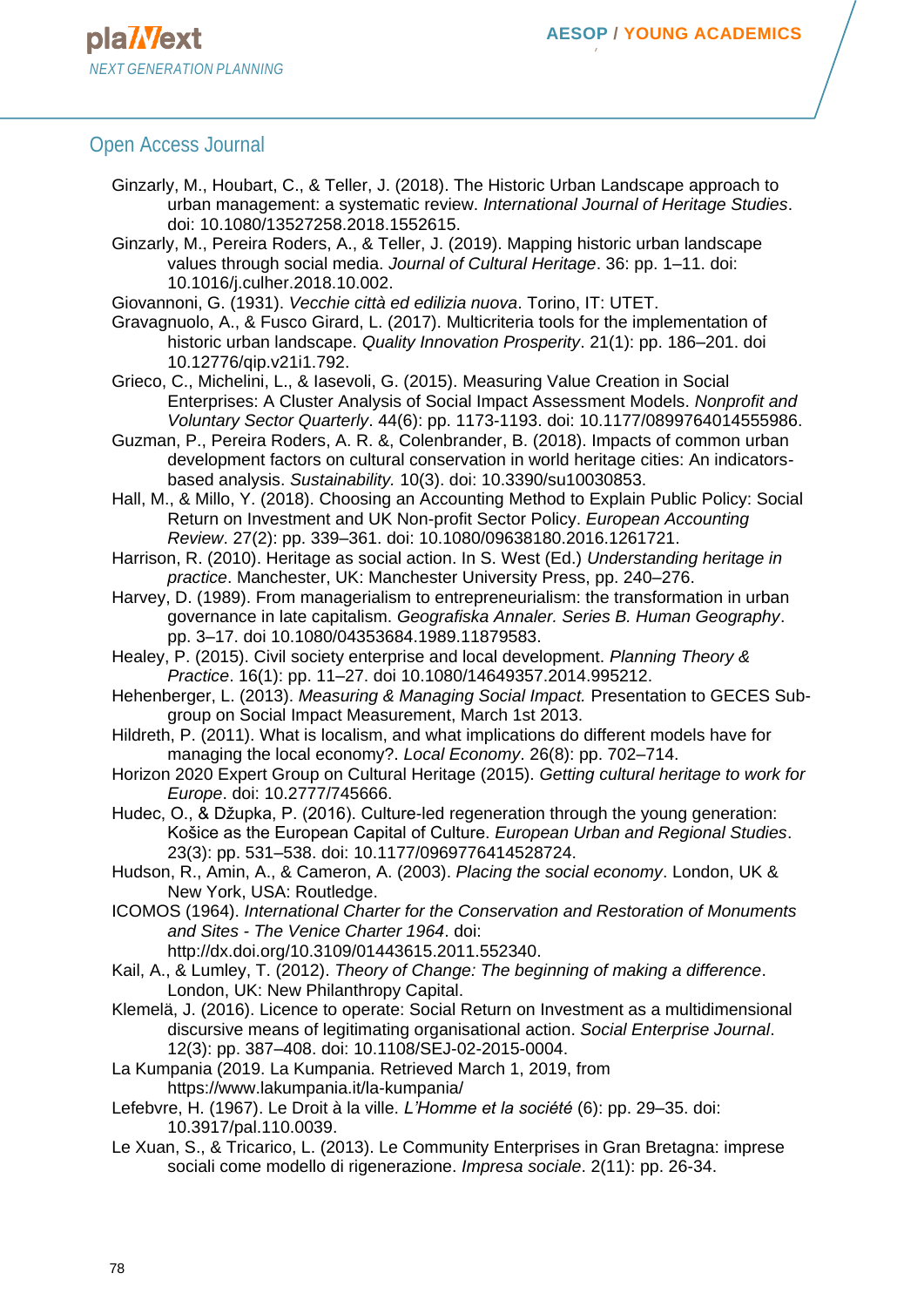- Luke, B., Barraket, J., & Eversole, R. (2013). Measurement as legitimacy versus legitimacy of measures: Performance evaluation of social enterprise. *Qualitative Research in Accounting & Management*. 10(3/4): pp. 234–258. doi: 10.1108/QRAM-08-2012- 0034.
- Millar, R., & Hall, K. (2012). Social Return on Investment (SROI) and Performance Measurement. *Public Management Review*. 15(6): pp. 923–941. doi: 10.1080/14719037.2012.698857.
- Moulaert, F., Swyngedouw, E., Martinelli, F., & Gonzalez, S. (2010). *Can Neighbourhoods Save the City?: Community development and social innovation*. London, UK: Routledge.
- Murtagh, B., & McFerran, K. (2015). Adaptive utilitarianism, social enterprises and urban regeneration. *Environment and Planning C: Government and Policy*. 33(6): pp. 1585– 1599. doi: 10.1177/0263774X15614151.
- Nicholls, A. (2015). *Synthetic Grid: A critical framework to inform the development of social innovation metrics*. CRESSI Working Papers. (14).
- Nicholls, J., Lawlor, E., Neitzert, E., & Goodspeed, T. (2012). *A guide to Social Return on Investment*. Retrived June 26, 2019, from http://www.thesroinetwork.org/publications/doc\_details/241-a-guide-to-social-returnon-investment-2012.
- Nijkamp, P., Leitner, H., & Wrigley, N. (1985). *Measuring the unmeasurable*. Norwell, USA: Kluwer Academic Pub.
- Van Oers, R., & Pereira Roders, A. (2013). Road map for application of the HUL approach in China. *Journal of Cultural Heritage Management and Sustainable Development*. 3(1), pp. 4–17. doi: 10.1108/JCHMSD-01-2013-0002.
- Pathak, P., & Dattani, P. (2014). Social return on investment: three technical challenges. *Social Enterprise Journal*. 10(2): pp. 91–104. doi: 10.1108/SEJ-06-2012-0019.
- Pearce, J. (2003). *Social enterprise in anytown*. Lisbon, PT: Calouste Gulbenkian Foundation.
- Pendlebury, J. (2002). Conservation and Regeneration: Complementary or Conflicting Processes? The Case of Grainger Town, Newcastle upon Tyne. *Planning Practice and Research*. 17(2): pp. 145–158. doi: 10.1080/02697450220145913.
- Potts, A. (2016). *The position of Cultural Heritage in the New Urban Agenda. A preliminary analysis prepared for ICOMOS*. Retrived June 26, 2019, from https://www.usicomos.org/wp-content/uploads/2016/10/Analysis-of-FINAL-NUA-ICOMOS.pdf
- Ragozino, S. (2016). Tools for Regeneration of the Urban Landscape. Social Enterprise as a Link between People and Landscape. *Procedia - Social and Behavioral Sciences*. 223: pp. 201–208. doi: 10.1016/j.sbspro.2016.05.349.
- Ragozino, S. (2018). *Il contributo della Social Enterprise alla rigenerazione del Paesaggio Storico Urbano. Il caso Devonport della città di Plymouth*. Napoli, IT: EnzoAlbanoEditore.
- Ragozino, S. (2019). Navigating Neo-liberal Urbanism in the UK. Could a Social Entrepreneur Be Considered an Activist Planner?. In F. Calabrò et al. (Eds.) *ISHT 2018 New Metropolitan Perspectives*. New York, USA: Springer International Publishing AG, part of Springer Nature 2019. pp. 625–634. doi: 10.1007/978-3-319- 92102-0.
- Ratten, V., & Welpe, I. M. (2011). Special issue: Community-based, social and societal entrepreneurship. *Entrepreneurship & Regional Development*. 23(5–6): pp. 283–286. doi: 10.1080/08985626.2011.580159.
- Real Ideas Organisation (2018). Our impact. Retrieved March 1, 2019, from https://realideas.org/our-impact/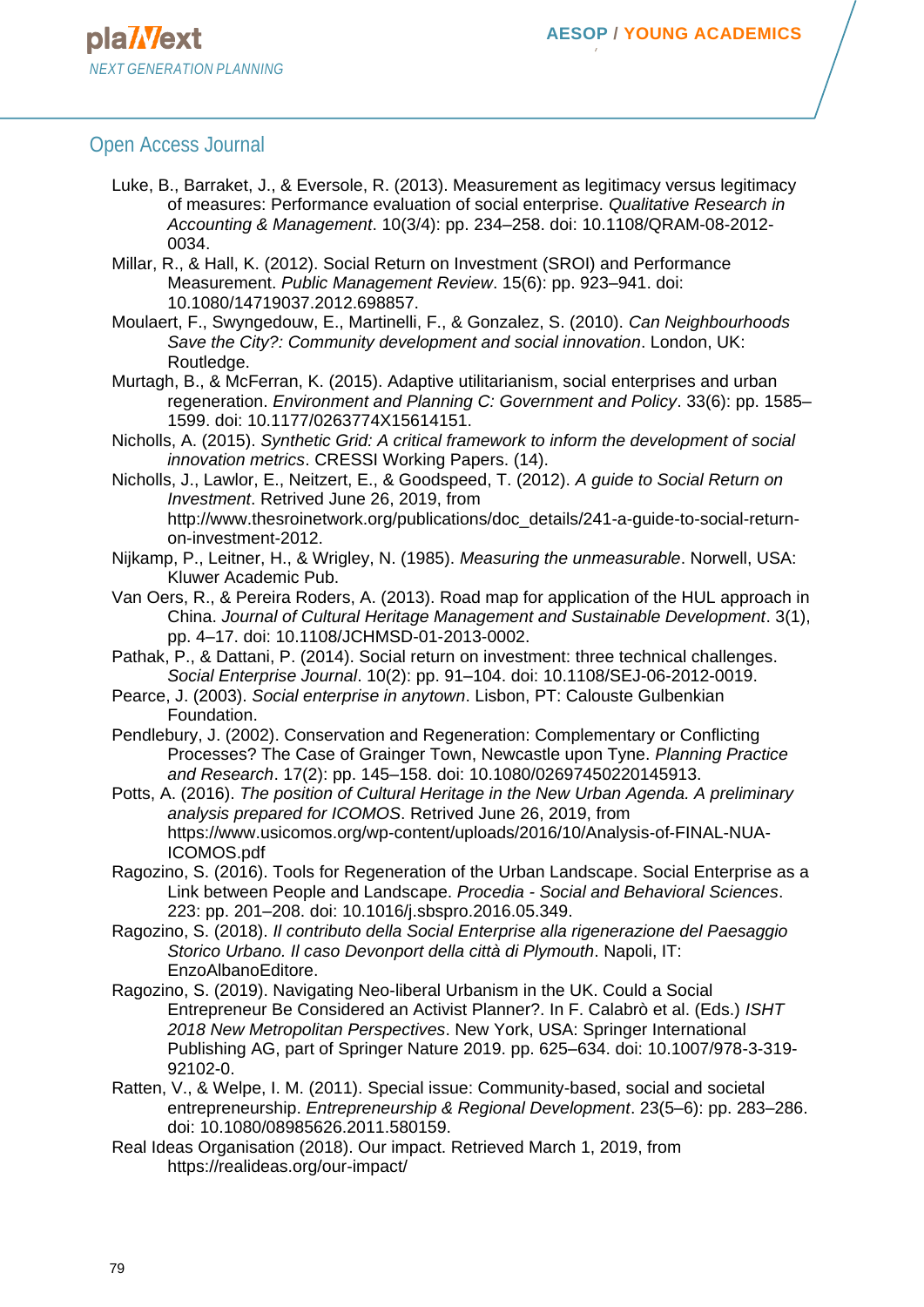#### Open Access Journal

Rey Pérez, J., & González Martínez, P. (2018). Lights and shadows over the Recommendation on the Historic Urban Landscape: "managing change" in Ballarat and Cuenca through a radical approach focused on values and authenticity. *International Journal of Heritage Studies*. London, UK & New York, USA: Routledge. 24(1): pp. 101–116. doi: 10.1080/13527258.2017.1362572.

Rodwell, D. (2018). The Historic Urban Landscape and the Geography of Urban Heritage. *Historic Environment: Policy and Practice*. London, UK & New York, USA: Routledge. 9(3–4): pp. 180-206. doi: 10.1080/17567505.2018.1517140.

Ryan, P. W., & Lyne, I. (2008). Social enterprise and the measurement of social value: methodological issues with the calculation and application of the social return on investment. *Education, Knowledge & Economy*. London, UK & New York, USA: Taylor & Francis. 2(3): pp. 223–237. doi: 10.1080/17496890802426253.

Sager, T. (2016). Activist planning: a response to the woes of neo-liberalism?. *European Planning Studies*. London, UK & New York, USA: Taylor & Francis. 4313(May): pp. 1–19. doi: 10.1080/09654313.2016.1168784.

Sassen, S. (2014). *Expulsions*. Massachusetts, USA: Harvard University Press.

Smith, L. (2006). *Uses of heritage*. London, UK & New York, USA: Routledge.

- Smith, N. (2002). New globalism, new urbanism: gentrification as global urban strategy. *Antipode*. 34(3): pp. 427–450. Doi: 10.1111/1467-8330.00249.
- Social Impact Investment Taskforce (2014). *Measuring impact. Subject paper of the Impact Measurement Working Group*. Nature materials. doi: 10.1038/nmat3063.
- Somerville, P., & McElwee, G. (2011). Situating community enterprise: A theoretical exploration. *Entrepreneurship & Regional Development*. 23(5–6): pp. 317–330. doi: 10.1080/08985626.2011.580161.
- Sykes, O., & Ludwig, C. (2015). Defining and managing the Historic Urban Landscape: reflections on the English experience and some stories from Liverpool. *European Spatial Research and Policy*. 22(2): pp. 9–35.
- Tavano Blessi, G., Tremblay, D.-G., Sandri, M., & Pilati, T. (2012). New trajectories in urban regeneration processes: Cultural capital as source of human and social capital accumulation. Evidence from the case of Tohu in Montreal. *Cities*. 29(6): pp. 397– 407. doi: 10.1016/j.cities.2011.12.001.

Tweed, C., & Sutherland, M. (2007). Built cultural heritage and sustainable urban development. *Landscape and Urban Planning*. 83(1): pp. 62–69. doi: 10.1016/j.landurbplan.2007.05.008.

UNESCO (2003). *2003 Convention for the Safeguarding of the Intangible Cultural Heritage*. retrieved June 26, 2019, from http://portal.unesco.org/en/ev.php-URL\_ID=17716&URL\_DO=DO\_TOPIC&URL\_SECTION=201.html

UNESCO (2011). *Records of the General Conference - 36th session Paris, 25 October - 10 November 2011 - Volume 1 Resolutions*. retrieved June 26, 2019, from https://unesdoc.unesco.org/ark:/48223/pf0000215084.

UNESCO (2016a). *Culture urban future. Global report on culture for sustainable urban development*. retrieved June 26, 2019, from http://unesdoc.unesco.org/images/0024/002459/245999e.pdf.

UNESCO (2016b). *The HUL Guidebook: Managing Heritage in Dynamic and Constantly Changing Urban Environments*. Retrived June 26, 2019, from http://historicurbanlandscape.com/themes/196/userfiles/download/2016/6/7/wirey5pr pznidqx.pdf.

- Vasi, I. B. (2009). New heroes, old theories? Toward a sociological perspective on social entrepreneurship. In R. Ziegler (Ed.) *An introduction to social entrepreneurship*. pp. 155–173.
- Vecco, M. (2010). A definition of cultural heritage: From the tangible to the intangible. *Journal of Cultural Heritage*. 11(3): pp. 321–324. doi: 10.1016/j.culher.2010.01.006.